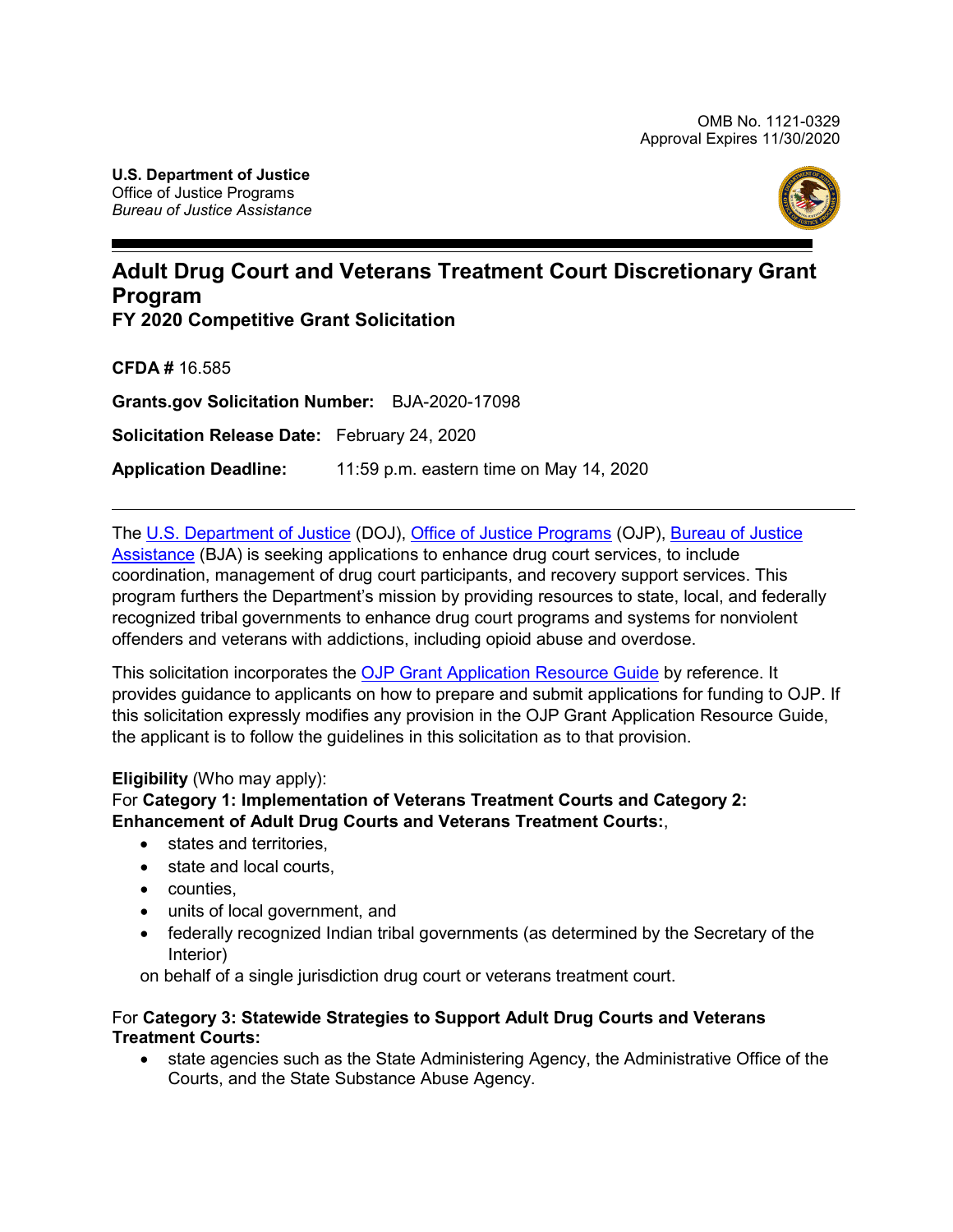State agencies may also include state criminal justice agencies and other state agencies involved with the provision of substance abuse and/or mental illness services, or related services, to criminal substance abusers.

All recipients and subrecipients (including any for-profit organization) must forgo any profit or management fee.

For additional information on eligibility, see [Section C. Eligibility Information.](#page-10-0)

### **Contact information**

For technical assistance with submitting an application, contact the Grants.gov Customer Support Hotline at 800–518–4726 or 606–545–5035, at [https://www.grants.gov/web/grants/support.html,](https://www.grants.gov/web/grants/support.html) or at [support@grants.gov.](mailto:support@grants.gov) The Grants.gov Support Hotline operates 24 hours a day, 7 days a week, except on federal holidays.

An applicant that experiences unforeseen Grants.gov technical issues beyond its control that prevent it from submitting its application by the deadline must email the contact identified below **within 24 hours after the application deadline** to request approval to submit its application after the deadline. Additional information on reporting technical issues appears under "Experiencing Unforeseen Grants.gov Technical Issues" in the How To Apply (Grants.gov) section in the **OJP Grant Application Resource Guide.** 

For assistance with any unforeseen Grants.gov technical issues beyond an applicant's control that prevent it from submitting its application by the deadline, or any other requirement of this solicitation, contact the National Criminal Justice Reference Service (NCJRS) Response Center: toll-free at 800–851–3420; via TTY at 301–240–6310 (hearing impaired only); email [grants@ncjrs.gov;](mailto:grants@ncjrs.gov) fax to 301–240–5830; or web chat at

[https://webcontact.ncjrs.gov/ncjchat/chat.jsp.](https://webcontact.ncjrs.gov/ncjchat/chat.jsp) The NCJRS Response Center hours of operation are 10:00 a.m. to 6:00 p.m. eastern time, Monday through Friday, and 10:00 a.m. to 8:00 p.m. eastern time on the solicitation close date.

### **Deadline Details**

Applicants must register with Grants.gov at<https://www.grants.gov/web/grants/register.html> prior to submitting an application. All applications are due by 11:59 p.m. eastern time on May 14, 2020.

To be considered punctual, an application must be submitted by the application deadline using Grants.gov, and the applicant must have received a validation message from Grants.gov that indicates successful and timely submission. OJP urges applicants to submit applications at least 72 hours prior to the application due date, to allow time for the applicant to receive validation messages or rejection notifications from Grants.gov, and to correct in a timely fashion any problems that may have caused a rejection notification.

An applicant must use the **Add Attachment** button to attach a file to its application. Do not click the paperclip icon to attach files. This action will not attach the files to the application. After adding an attachment, select the **View Attachment** button to confirm you attached the correct file. To remove the file, select the **Delete Attachment** button.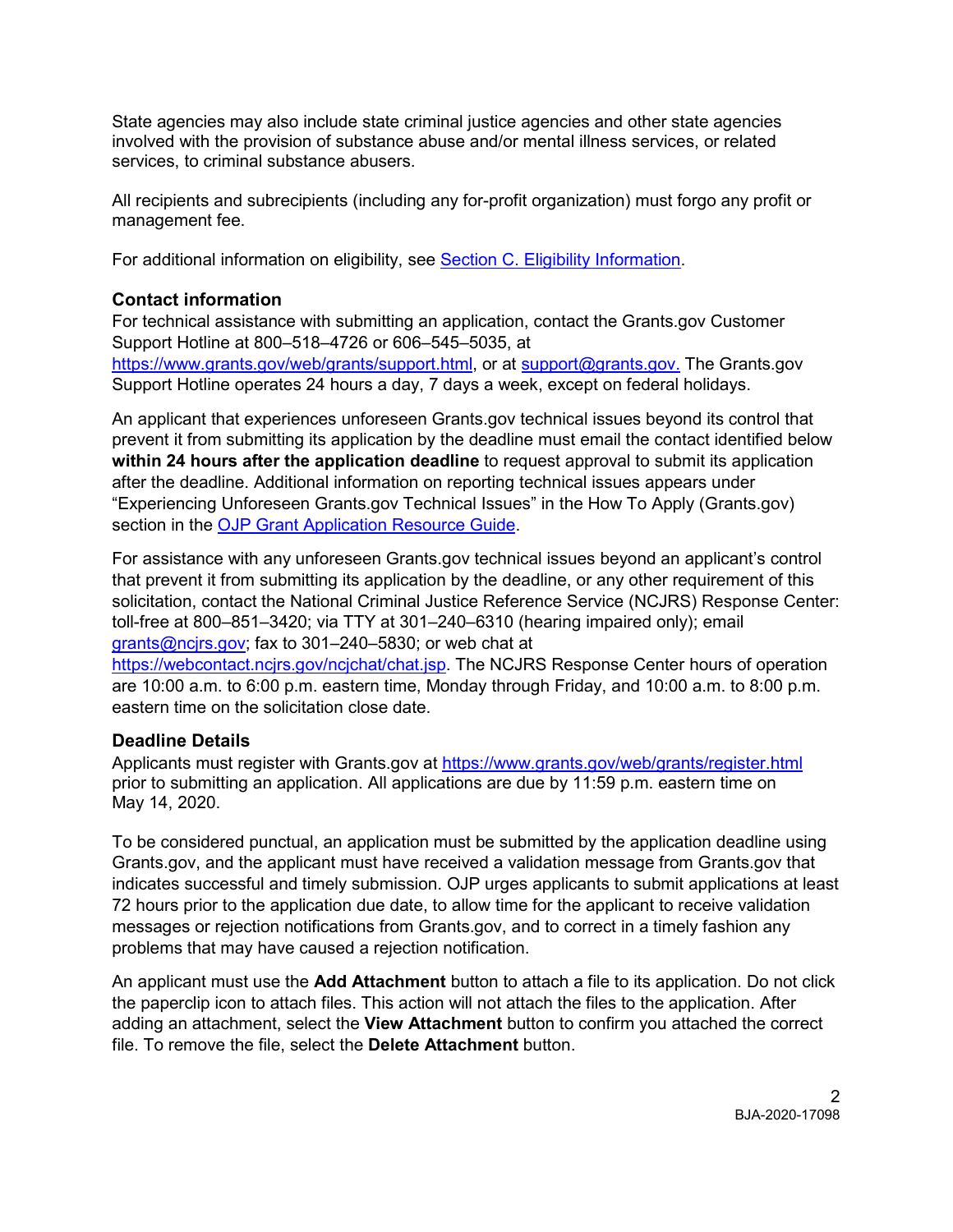OJP encourages all applicants to read this **Important Notice: Applying for Grants in Grants.gov**.

For additional information, see the How to Apply (Grants.gov) section in the OJP Grant [Application Resource Guide.](https://www.ojp.gov/funding/Apply/Resources/Grant-App-Resource-Guide.htm#howToApply)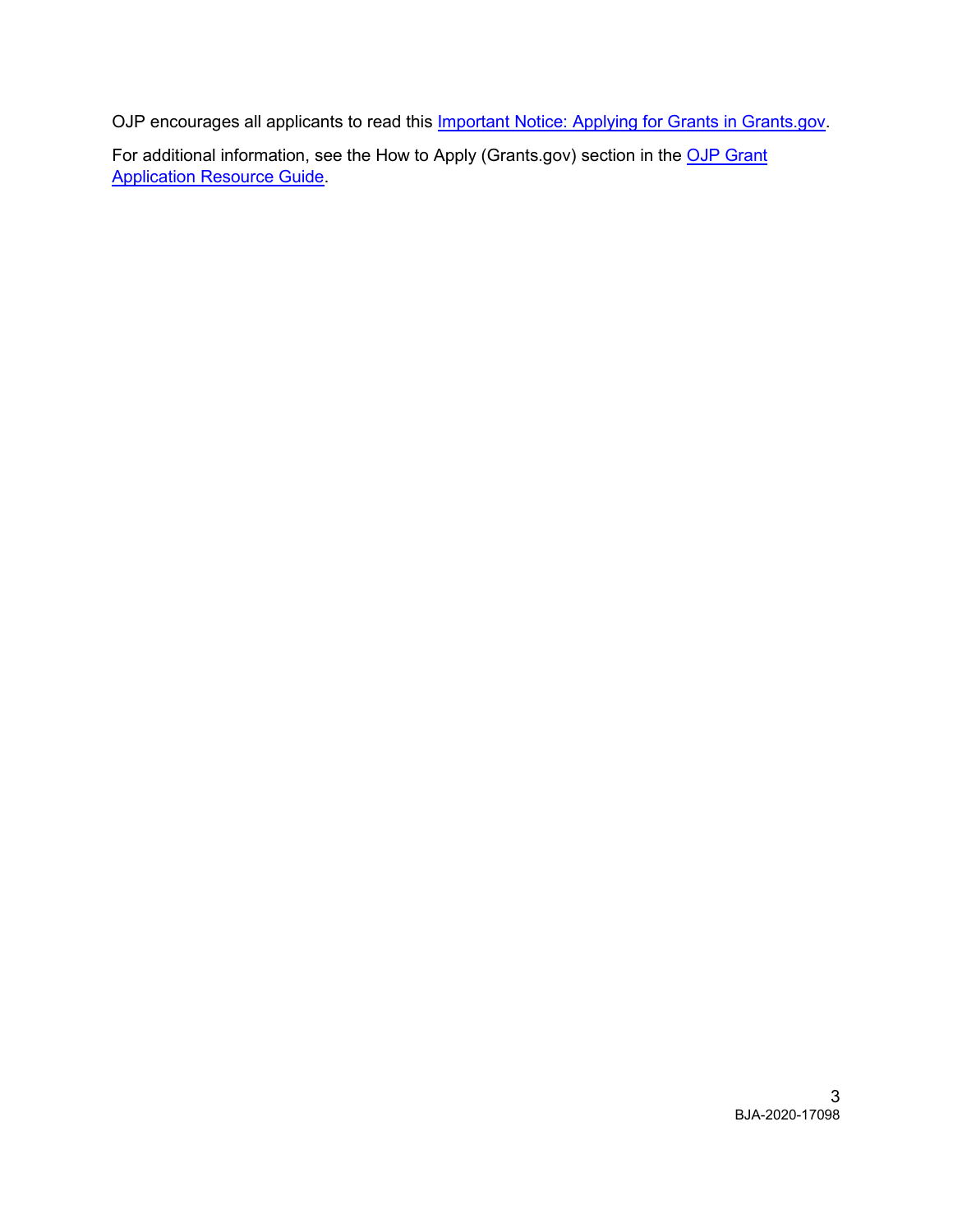# **Contents**

| А. |                                                                                |  |
|----|--------------------------------------------------------------------------------|--|
|    |                                                                                |  |
|    |                                                                                |  |
|    |                                                                                |  |
|    |                                                                                |  |
|    |                                                                                |  |
| В. |                                                                                |  |
|    |                                                                                |  |
|    |                                                                                |  |
|    |                                                                                |  |
|    |                                                                                |  |
|    |                                                                                |  |
|    |                                                                                |  |
|    | Prior Approval, Planning, and Reporting of Conference/Meeting/Training Costs11 |  |
|    |                                                                                |  |
| C. |                                                                                |  |
| D. |                                                                                |  |
|    |                                                                                |  |
|    |                                                                                |  |
|    |                                                                                |  |
| Е. |                                                                                |  |
|    |                                                                                |  |
|    |                                                                                |  |
|    |                                                                                |  |
|    |                                                                                |  |
|    |                                                                                |  |
|    |                                                                                |  |
|    |                                                                                |  |
| G. |                                                                                |  |
| Н. |                                                                                |  |
|    |                                                                                |  |
|    |                                                                                |  |
|    |                                                                                |  |

 $\overline{4}$ BJA-2020-17098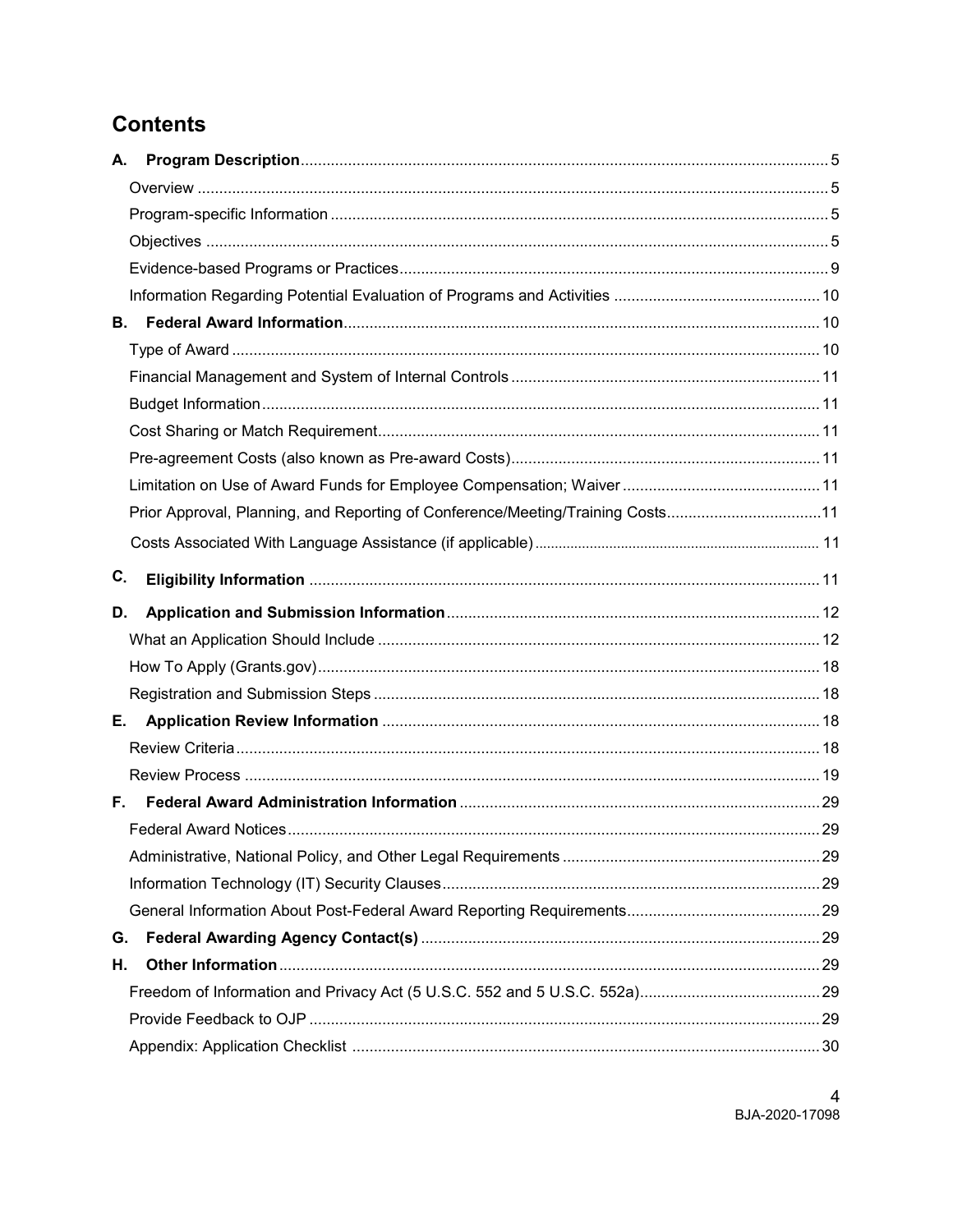# **ADULT DRUG COURT AND VETERANS TREATMENT COURTS DISCRETIONARY GRANT PROGRAM CFDA #16.585**

# <span id="page-4-0"></span>**A. Program Description**

### <span id="page-4-1"></span>**Overview**

The Adult Drug Court (ADC) and Veterans Treatment Court (VTC) Discretionary Grant Program provides financial and technical assistance to states, state courts, local courts, units of local government, and federally recognized Indian tribal governments to enhance the operations of drug courts or to implement new veterans treatment courts.

For the purposes of this solicitation, an adult "drug court" is defined as a court program managed by a multidisciplinary team that responds to the offenses and treatment needs of participants who are diagnosed with a substance use disorder. This definition explicitly excludes drug offenders who have committed acts of violence.

<span id="page-4-2"></span>**Statutory Authority:** 34 U.S.C. § 10611, et seq, and Consolidated Appropriations Act, 2020, Pub. L. No. 116-93, 133 Stat 2317, 2409.

#### **Program-specific Information**

<span id="page-4-3"></span>BJA's ADC and VTC Program supports efforts by state, local, and tribal courts to address the needs of individuals in the criminal justice system with substance abuse issues. These courts effectively integrate evidence-based substance abuse treatment, random drug testing, equitable sanctions and incentives, and transitional services in judicially-supervised court settings with jurisdiction over offenders to reduce recidivism, substance abuse, and prevent overdoses.

BJA provides ADC Program applicants the flexibility to identify the most appropriate court model on which to base their drug courts in order to accommodate the needs and available resources of their jurisdictions, **so long as the model conforms to NADCP's 10 key components for drug courts.** All adult drug courts must be operated based on the following BJA and NADCP publication: *Defining Drug Courts: The Key Components*, found at <https://www.ncjrs.gov/pdffiles1/bja/205621.pdf>*.*

**Note:** The applicant must demonstrate that eligible drug court participants promptly enter the drug court program following a determination of their eligibility. BJA will not make awards to an applicant whose drug courts require an initial period of incarceration unless the period of incarceration is mandated by statute for the offense in question. In such instances, the applicant must demonstrate that the person receives treatment services, if available, while incarcerated and begins drug court treatment services immediately upon release.

Eligible drug court types are: adult drug courts; driving while intoxicated (DWI)/driving under the influence (DUI) courts; co-occurring courts (participants possess both a substance abuse and mental illness diagnosis); veterans treatment courts (VTCs) (Types A and B); and tribal healing to wellness courts (THWCs). Court programs that combine or propose to combine drug court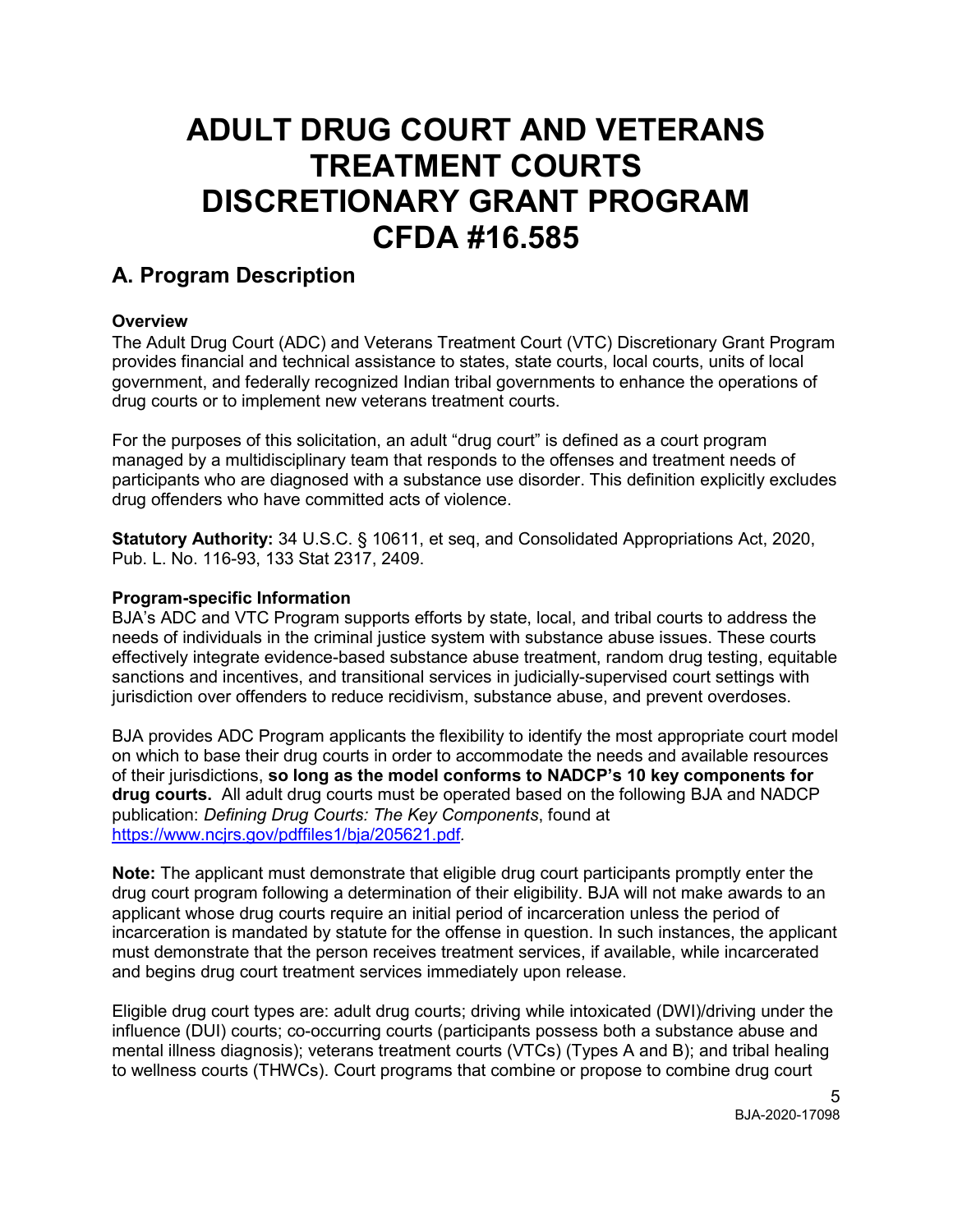types with other court programs or dockets are also eligible for funding, although the funding under this program must be used to address only those clients eligible for drug court services. Applicants should refer to their relevant local statutes for definitions of the legal age of an "adult."

Under the ADC Program authorization, BJA funds under this program may not be used to serve persons who are "violent offenders."  $(34 \text{ U.S.C.} \text{ § } 10613)$  $(34 \text{ U.S.C.} \text{ § } 10613)$  $(34 \text{ U.S.C.} \text{ § } 10613)$ .<sup>1</sup> This prohibition applies to programs or activities that are funded by the BJA grant award, including match funds contributed by the grantees. Grantees that use both ADC Program and other funds for a program must be able to track these expenses to ensure the separation of funds, and they must maintain documentation that they can show to an auditor if necessary. Note, however, that an applicant can serve veterans charged with violent or nonviolent offenses using veterans treatment court funds under Type B. Applicants should clearly identify in their project abstract whether they are applying under Type A or B, as described below:

**Veterans Treatment Courts, Type A,** may only serve veterans who are nonviolent offenders, pursuant to the definition included in the Drug Court Program authorizing legislation (34 U.S.C. § 10613).

**Veterans Treatment Courts, Type B,** may serve veterans who are charged with violent or nonviolent offenses.

The National Drug Court Resource Center (NDCRC), available at [http://ndcrc.org/,](http://ndcrc.org/) is a BJAfunded resource for the drug court field that serves as a clearinghouse for drug court training, technical assistance, publications, funding resources, and other practitioner-specific resources. Applicants are encouraged to visit [http://ndcrc.org/grant-](http://ndcrc.org/grant-solicitation-resources/) [solicitation-resources/](http://ndcrc.org/grant-solicitation-resources/) for useful information regarding this solicitation.

The focus of the ADC and VTC Discretionary Grant Program is to reduce opioid, stimulant, and substance abuse. In the program narrative, all applicants are required to describe a plan to serve offenders with substance addictions..

The FY 2020 ADC and VTC Discretionary Grant solicitation offers the following three grant categories:

### **CATEGORY 1: IMPLEMENTATION OF VETERANSTREATMENT COURTS Competition ID: BJA-2020-17099**

 $\overline{a}$ 

Implementation grants are available to eligible jurisdictions that have completed a substantial amount of planning and are ready to implement an evidence-based veterans treatment court that supports core capacity and provides critical treatment, case management and coordination,

<span id="page-5-0"></span><sup>1</sup> For purposes of the Adult Drug Court Program, a "violent offender" is defined at 34 U.S.C. § 10613(a) as "a person who (1) is charged with or convicted of an offense that is punishable by a term of imprisonment exceeding one year, during the course of which offense or conduct: (A) the person carried, possessed, or used a firearm or dangerous weapon; (B) there occurred the death of or serious bodily injury to any person; or (C) there occurred the use of force against the person of another, without regard to whether any of the circumstances described in subparagraph (A) or (B) is an element of the offense or conduct of which or for which the person is charged or convicted; or (2) has 1 or more prior convictions for a felony crime of violence involving the use or attempted use of force against a person with the intent to cause death or serious bodily harm."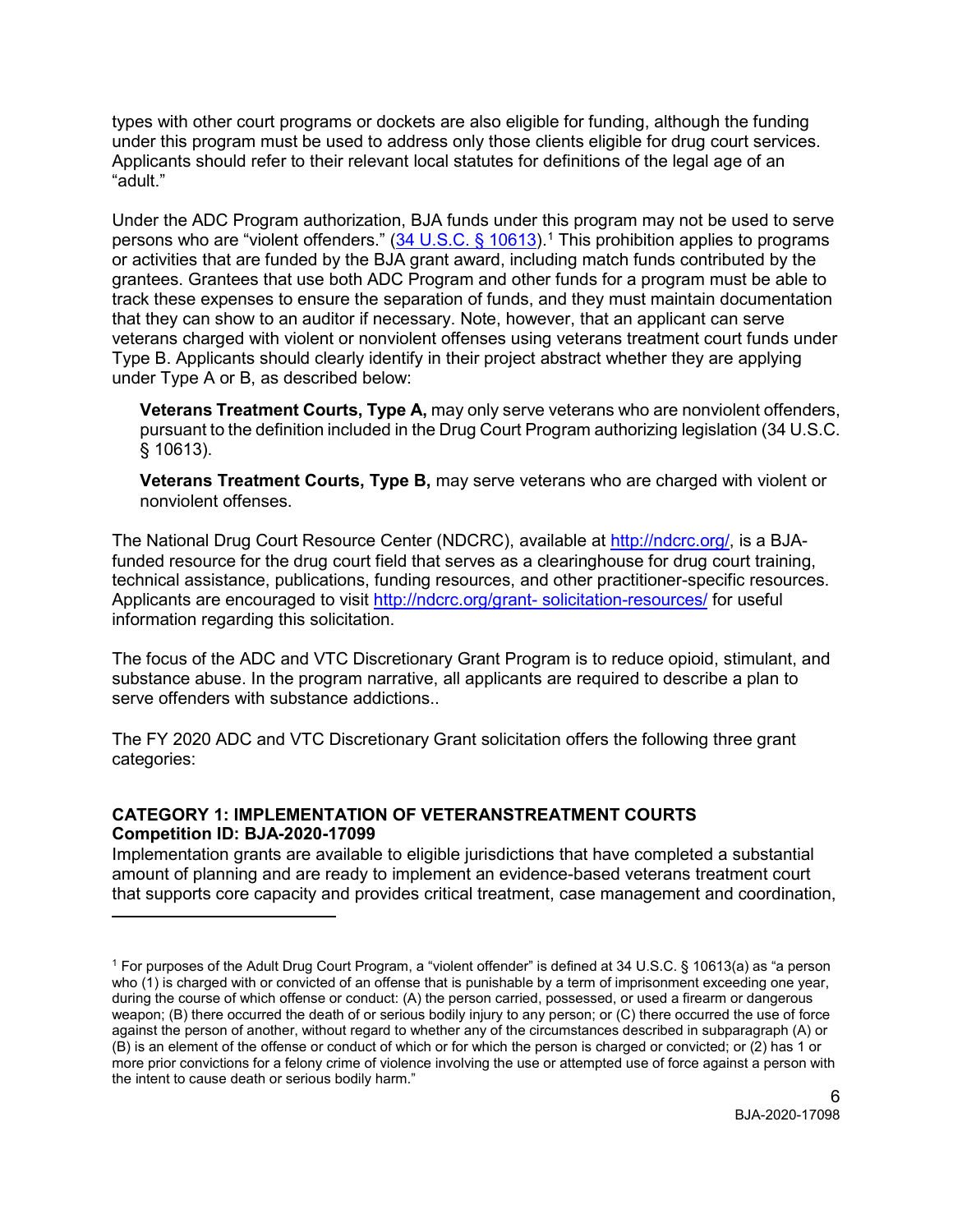judicial supervision, sanctions and incentive services and other key resources, such as transitional housing, relapse prevention and employment, that can reduce recidivism.

### **Deliverable:**

• Document that grantee has implemented a new drug court program that adheres to the requirements of this solicitation, including the National Association of Drug Court Professionals (NADCP) best practice standards and consistent with the 10 Key Components.

### **CATEGORY 2: ENHANCEMENT OF ADULT DRUG COURTS AND VETERANSTREATMENT COURTS. BJA-2020-17100**

Enhancement grants are available to eligible jurisdictions with a fully-operational adult drug court or veterans treatment court (i.e., those operating for at least one year as of September 30, 2020). Funding may assist a jurisdiction to scale up the drug court program's capacity; provide access to or enhance treatment capacity or other critical support services; enhance court operations; expand or enhance court services; or improve the quality and/or intensity of services based on needs assessments.

Note that an entity (i.e., unit of local government or county) applying to either Category 1: Implementation or Category 2: Enhancement on behalf of a drug court must attach a fiscal agent memorandum of understanding (MOU). See 12.c, Fiscal Agent – [Memorandum of](#page-15-0)  [Understanding, under Section D. Application and Submission Information.](#page-15-0)

### **Deliverables:**

• Document that grantee has enhanced and/or expanded the operations of the drug court program requirements of this solicitation, including the National Association of Drug Court Professionals (NADCP) best practice standards and consistent with the 10 Key Components.

### **CATEGORY 3: STATEWIDE STRATEGIES TO SUPPORT ADULT DRUG COURTS AND VETERANSTREATMENT COURTS. Competition ID: BJA-2020-17101**

Under this category, state applicants may apply for funding to improve, enhance, or expand drug court and veterans treatment court services statewide. Activities include expanding treatment and services; audits of practice and technical assistance for adherence to standards; data collection and analysis to assess practice and track recidivism; and training and technical assistance (TTA). In FY 2020, priority will be placed on proposals that develop or expand a state-based TTA program that enhance the capacity of states to support local ADC and VTC TTA needs, including training to address staff turnover and offer operational skills updates; and to expand treatment resources in locations with critical substance abuse needs. These are intended to be one-time projects to enhance capacity that can be sustained. In addition, states are also encouraged to submit applications that seek funds for smaller, short-term projects to support statewide training conferences, scholarships to attend key training events including national drug court conferences, and other operational training to support local capacity.

### **Deliverable:**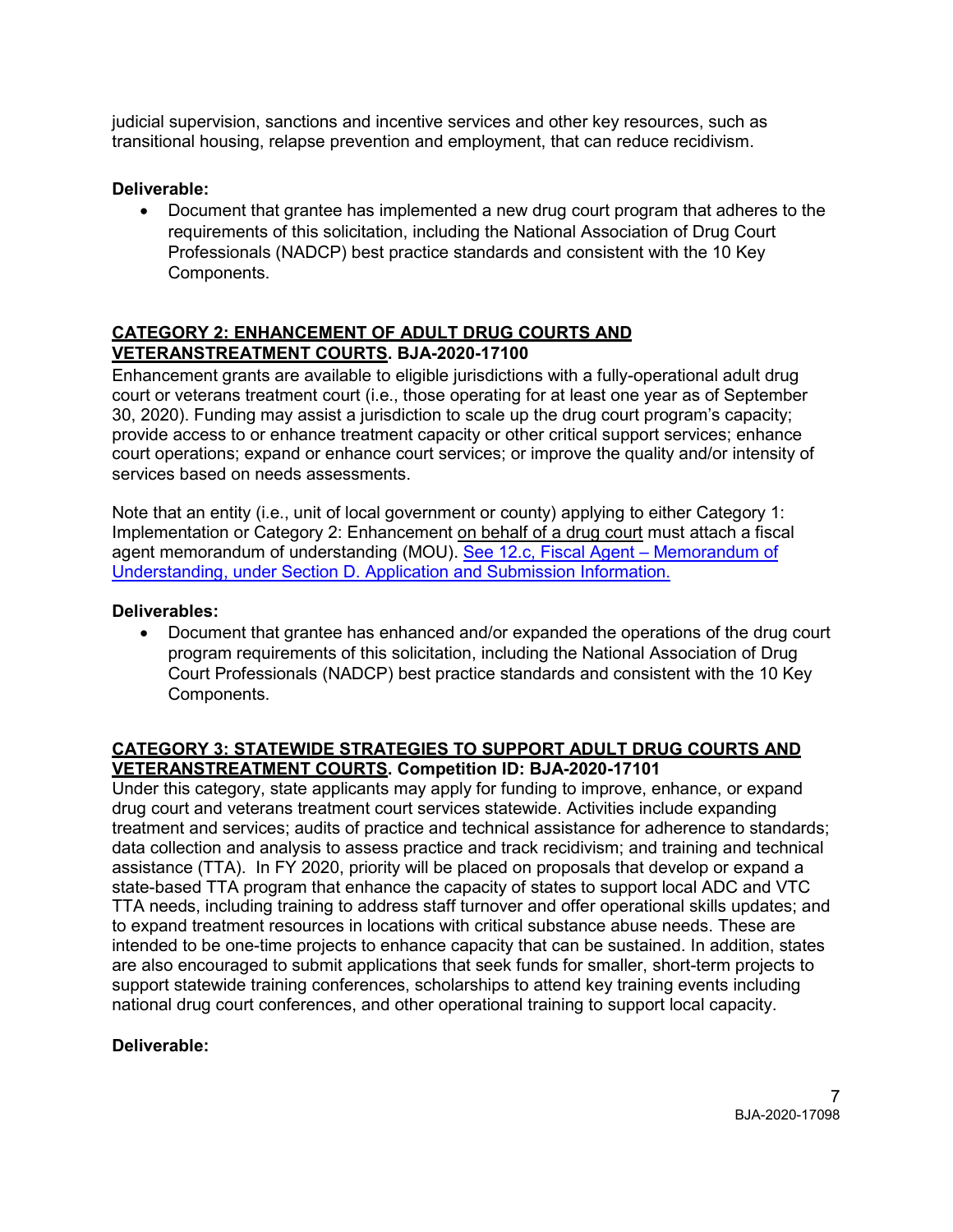• Document that grantee has enhanced and/or expanded the state's capacity to coordinate activities that support the needs of drug courts in the state, consistent with the requirements of this solicitation, including the National Association of Drug Court Professionals (NADCP) best practice standards and consistent with the 10 Key Components.

### **Objectives**

- Ensure drug court practitioners have tools to effectively provide judicial and community supervision, mandatory and random drug testing, substance abuse and mental health treatment, and appropriate incentives and sanctions.
- Utilize evidence-based practices and principles, which are incorporated into the NADCP drug court standards.
- Build and maximize the capacity of jurisdictions to ensure that all potential participants are identified and assessed for risk and need.
- Enhance the provision of recovery support services, including transitional clean and sober housing assistance to reduce recidivism.

The Objectives are directly related to the performance measures that demonstrate the results of the work completed, as discussed under [What an Application Should Include.](#page-11-2)

### **OJP Priority Areas**

In FY 2020, and in addition to executing any statutory prioritization that may be applicable, OJP will give priority consideration to applications under Category 1 and Categroy 2 as follows:

- Applications that address specific challenges that rural communities face.
- Applications that demonstrate that the individuals who are intended to benefit from the requested grant reside in high-poverty areas or persistent-poverty counties.
- Applications that offer enhancements to public safety in economically distressed communities (Qualified Opportunity Zones).

To receive priority consideration under the rural priority, applicants must describe what makes the geographic service area rural (using U.S. Census or other appropriate government data; for assistance, applicants may wish to refer to [https://www.census.gov/programs](https://www.census.gov/programs-surveys/geography/guidance/geo-areas/urban-rural.html)[surveys/geography/guidance/geo-areas/urban-rural.html\)](https://www.census.gov/programs-surveys/geography/guidance/geo-areas/urban-rural.html), how isolated the area is from needed services, and how they will address specific challenges in rural communities.

To receive priority consideration under the poverty priority, the applicant must provide information to demonstrate that the individuals who are intended to benefit from the requested grant reside in high-poverty areas or persistent poverty counties. For purposes of this priority consideration, the term ''high-poverty area'' means any census tract with a poverty rate of at least 20 percent as measured by the 2013–2017 5-year data series available from the American Community Survey of the Census Bureau (applicants may search by census tract at [https://www.census.gov/acs/www/data/data-tables-and-tools/narrative-profiles/2017/\)](https://www.census.gov/acs/www/data/data-tables-and-tools/narrative-profiles/2017/) and the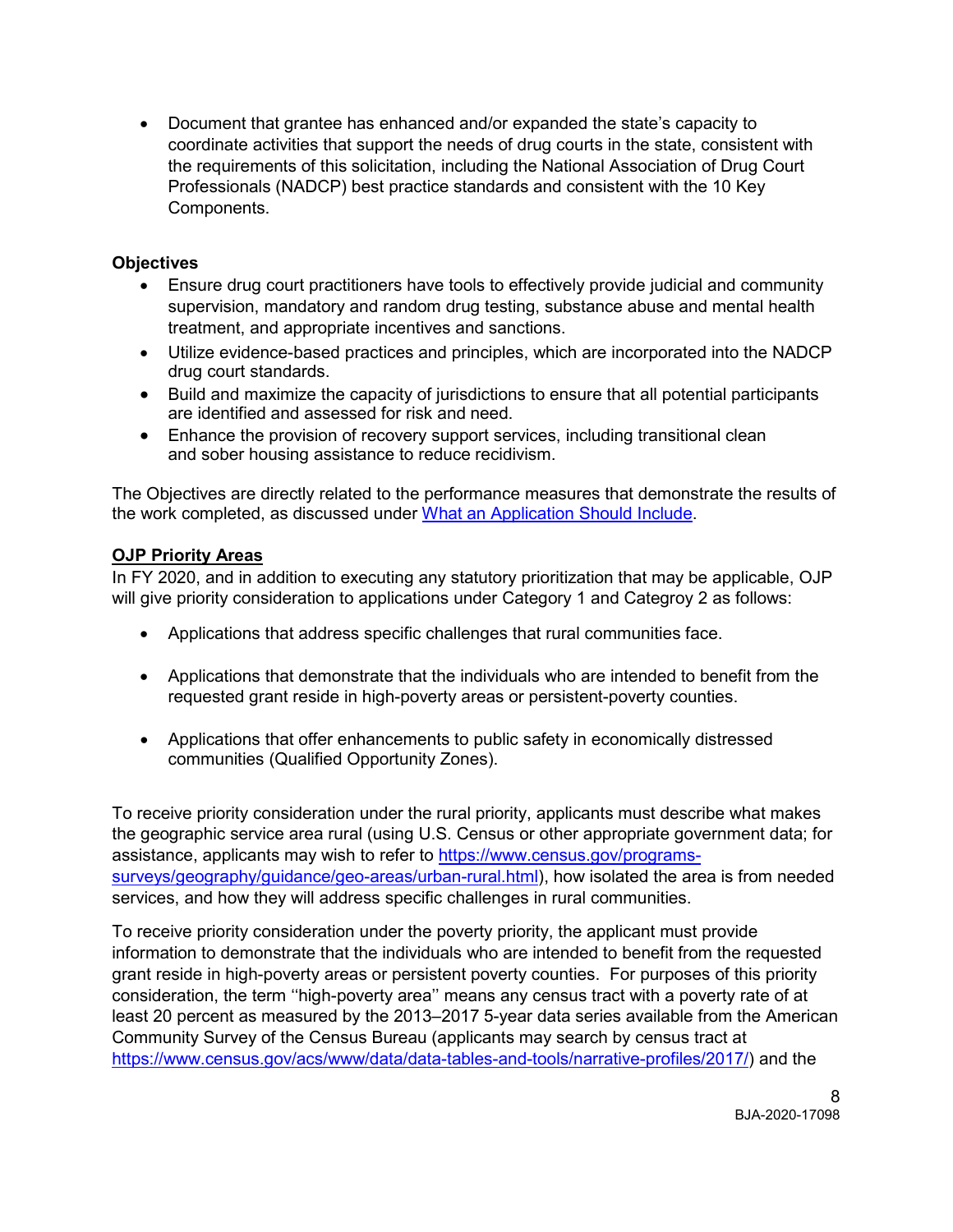term ''persistent poverty counties'' means any county that has had 20 percent or more of its population living in poverty over the past 30 years, as measured by the 1990 and 2000 decennial censuses and the most recent Small Area Income and Poverty Estimates (applicants may search by county at [https://www.census.gov/data/tables/time-series/dec/census](https://www.census.gov/data/tables/time-series/dec/census-poverty.html)[poverty.html](https://www.census.gov/data/tables/time-series/dec/census-poverty.html) and at [https://www.census.gov/programs-surveys/saipe.html\)](https://www.census.gov/programs-surveys/saipe.html).

To receive priority consideration under the Qualified Opportunity Zones priority, applicants must include information that specifies how the project will enhance public safety in the specified QOZs. For resources on QOZs, and for a current list of designated QOZs, see the U.S. Department of the Treasury's resource webpage, accessible at [https://www.cdfifund.gov/pages/opportunity-zones.aspx.](https://www.cdfifund.gov/pages/opportunity-zones.aspx)

### <span id="page-8-0"></span>**Evidence-based Programs or Practices**

OJP strongly emphasizes the use of data and evidence in policymaking and program development in criminal justice, juvenile justice, and crime victim services. For additional information and resources on evidence-based programs or practices, see the [OJP Grant](https://www.ojp.gov/funding/Apply/Resources/Grant-App-Resource-Guide.htm#evidenceBased)  [Application Resource Guide.](https://www.ojp.gov/funding/Apply/Resources/Grant-App-Resource-Guide.htm#evidenceBased)

### <span id="page-8-1"></span>Drug Court Standards

NADCP has identified 10 best practice standards for ADCs. BJA strongly encourages applicants, and particularly those proposing to enhance existing drug courts, to design their proposed programs with the intention of moving toward the full incorporation of NADCP's adopted standards, which represent the most current evidence-based principles and practices. For more information on the NADCP-identified 10 best practice standards, volumes I and II, visit: [https://www.ndci.org/standards/.](https://www.ndci.org/standards/)

These standards represent the cumulative body of the most current evidence-based practices available to drug courts to effectively operationalize the drug court 10 key components. For more information on the drug court 10 key components, visit: [https://www.ncjrs.gov/pdffiles1/bja/205621.pdf.](https://www.ncjrs.gov/pdffiles1/bja/205621.pdf)

Each program design must function in accordance with the corresponding court types indicated in the links referenced below. For tribal healing to wellness courts: [https://www.ncjrs.gov/pdffiles1/bja/188154.pdf;](https://www.ncjrs.gov/pdffiles1/bja/188154.pdf) veterans treatment courts: [https://justiceforvets.org/resource/ten-key-components-of-veterans-](https://justiceforvets.org/resource/ten-key-components-of-veterans-treatment-courts/) [treatment-courts/;](https://justiceforvets.org/resource/ten-key-components-of-veterans-treatment-courts/) and DWI Courts: [https://www.dwicourts.org/wp-content/uploads/Guiding\\_Principles\\_of\\_DWI\\_Court\\_0.pdf.](https://www.dwicourts.org/wp-)

### Medication-assisted Treatment

Medication-assisted treatment (MAT) is an evidence-based substance abuse treatment protocol, and BJA supports making it available to individuals under the care and prescription of a physician. For more information regarding BJA's provisions on MAT, visit: <https://www.bja.gov/Funding/adc-faq-medication-assisted-treatment.pdf>

Award recipients are prohibited from using federal funds to support programs or activities that violate the Controlled Substances Act, 21 U.S.C. § 801, *et seq.* Programs or activities funded under a BJA adult drug court and veterans treatment court award must ensure that drug court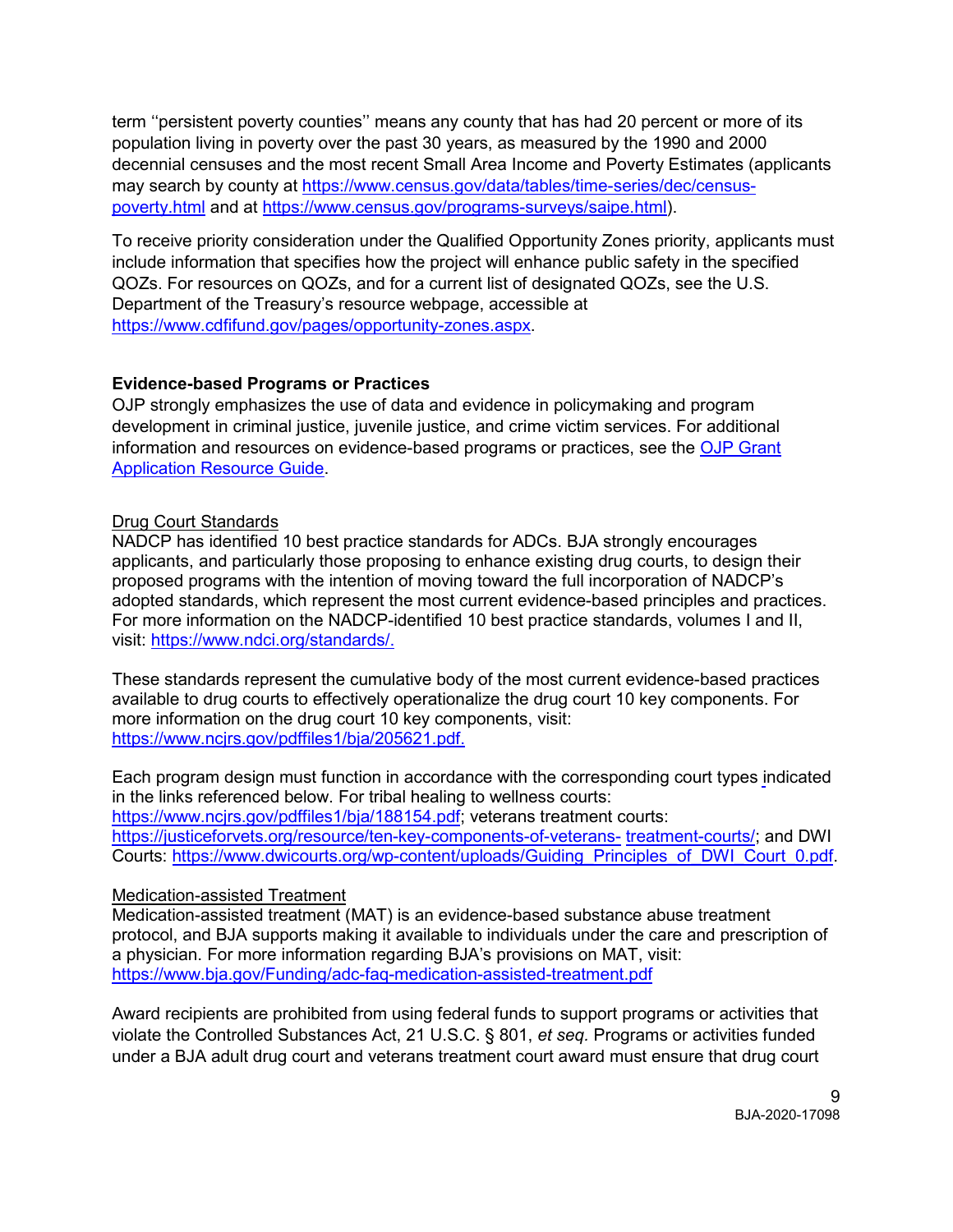participants are tested periodically for the use of controlled substances, including medical marijuana. *See* 34 U.S.C. § 10611, *et seq*.

**Information Regarding Potential Evaluation of Programs and Activities** Applicants should note that OJP may conduct or support an evaluation of the programs and activities funded under this solicitation. For additional information, see the [OJP Grant](https://www.ojp.gov/funding/Apply/Resources/Grant-App-Resource-Guide.htm#potentialEvaluation)  [Application Resource Guide](https://www.ojp.gov/funding/Apply/Resources/Grant-App-Resource-Guide.htm#potentialEvaluation) section titled Information Regarding Potential Evaluation of Programs and Activities.

# <span id="page-9-0"></span>**B. Federal Award Information**

BJA expects to make up to 96 grant awards for varying amounts depending on the category under which the application is awarded (see below). For all categories, the proposed projects should have a start date of October 1, 2020.

**Category 1: Implementation of VeteransTreatment Courts.** Grant maximum: \$500,000. Period of performance: 36.

**Category 2: Enhancement of Adult Drug Courts and VeteransTreatment Courts**. Grant maximum: \$500,000. Period of performance: 36 months.

**Category 3: Statewide Strategies to Support Adult Drug Courts and VeteransTreatment Courts**. Grant maximum: \$750,000. Period of performance: 36 months.

BJA may, in certain cases, provide additional funding in future years to awards made under this solicitation, through continuation awards. OJP will consider, among other factors, OJP's strategic (programmatic and policy) priorities, a recipient's overall management of the award, and progress of award-funded work, when making continuation-award decisions.

BJA may elect to fund applications submitted under this FY 2020 solicitation in future fiscal years, dependent on, among other considerations, the merit of the applications and the availability of appropriations.

All awards are subject to the availability of appropriated funds and to any modifications or additional requirements that may be imposed by law.

### <span id="page-9-1"></span>**Type of Award**

BJA expects to make awards under this solicitation as grants. See the Administrative, National Policy, and Other Legal Requirements section of the [OJP Grant Application Resource Guide](https://www.ojp.gov/funding/Apply/Resources/Grant-App-Resource-Guide.htm#otherLegalRequirements) for additional information.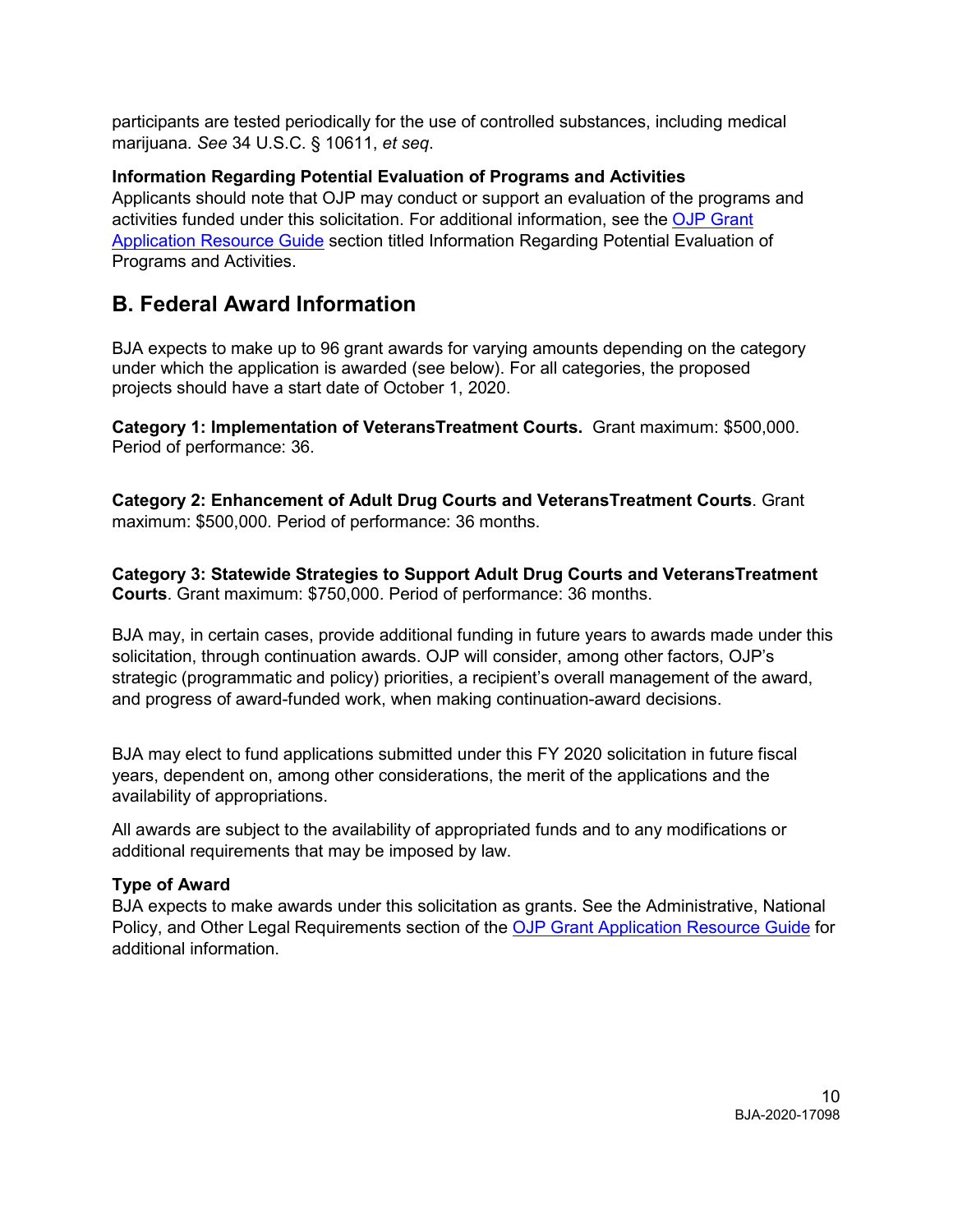### <span id="page-10-5"></span><span id="page-10-1"></span>**Financial Management and System of Internal Controls**

Award recipients and subrecipients (including recipients or subrecipients that are pass-through entities) must, as described in the Part [2](#page-10-6)00 Uniform Requirements<sup>2</sup> as set out at 2 C.F.R. 200.303, comply with standards for financial and program management. See the [OJP Grant](https://www.ojp.gov/funding/Apply/Resources/Grant-App-Resource-Guide.htm#financialManagement)  [Application Resource Guide](https://www.ojp.gov/funding/Apply/Resources/Grant-App-Resource-Guide.htm#financialManagement) for additional information.

#### <span id="page-10-2"></span>**Budget Information**

The budget must explicitly describe how the proposed budget items directly apply to the program design and how they will assist the applicant in meeting the program objectives. In addition to allowable costs identified in the [DOJ Grants Financial Guide,](https://ojp.gov/financialguide/doj/pdfs/DOJ_FinancialGuide.pdf) award funds may not be used for the following:

- Prizes, rewards, entertainment, trinkets, or any other monetary incentives
- Client stipends
- Gift cards
- Vehicles
- Food and beverages

Federal funds may also not be used to replace (supplant) nonfederal dollars that are appropriated for the same purpose. For a definition of supplanting, visit: [https://ojp.gov/grants101/definitions.htm.](https://ojp.gov/grants101/definitions.htm)

#### <span id="page-10-3"></span>**Cost Sharing or Match Requirement**

<span id="page-10-4"></span>This solicitation requires a 25 percent nonfederal **cash or in-kind match.**[3](#page-10-7) See the [OJP Grant](https://www.ojp.gov/funding/Apply/Resources/Grant-App-Resource-Guide.htm#costSharing)  [Application Resource Guide](https://www.ojp.gov/funding/Apply/Resources/Grant-App-Resource-Guide.htm#costSharing) for additional information on this match requirement. ("Match" funds may be used only for purposes that would be allowable for the federal funds.)

#### **Please see the [OJP Grant Application Resource Guide](https://ojp.gov/funding/Apply/Resources/Grant-App-Resource-Guide.htm) for information on the following:**

**[Pre-agreement Costs \(also known as Pre-award Costs\)](https://www.ojp.gov/funding/Apply/Resources/Grant-App-Resource-Guide.htm#pre-agreement) [Limitation on Use of Award Funds for Employee Compensation; Waiver](https://www.ojp.gov/funding/Apply/Resources/Grant-App-Resource-Guide.htm#UseOfAwardFunds) [Prior Approval, Planning, and Reporting of Conference/Meeting/Training Costs](https://www.ojp.gov/funding/Apply/Resources/Grant-App-Resource-Guide.htm#reportingCosts) [Costs Associated with Language Assistance](https://www.ojp.gov/funding/Apply/Resources/Grant-App-Resource-Guide.htm#languageAssistance) (if applicable)**

# <span id="page-10-0"></span>**C. Eligibility Information**

 $\overline{a}$ 

Under this solicitation, only one application by any particular applicant entity will be considered. An entity may, however, be proposed as a subrecipient (subgrantee) in more than one application. For additional information on subawards, see the [OJP Grant Application Resource](https://www.ojp.gov/microsite-subpage/ojp-grant-application-resource-guide#subawardInfo)  [Guide.](https://www.ojp.gov/microsite-subpage/ojp-grant-application-resource-guide#subawardInfo)

<span id="page-10-7"></span><span id="page-10-6"></span><sup>&</sup>lt;sup>3</sup> The "Part 200 Uniform Requirements" means the DOJ regulation at 2 C.F.R Part 2800, which adopts (with certain modifications) the provisions of 2 C.F.R. Part 200.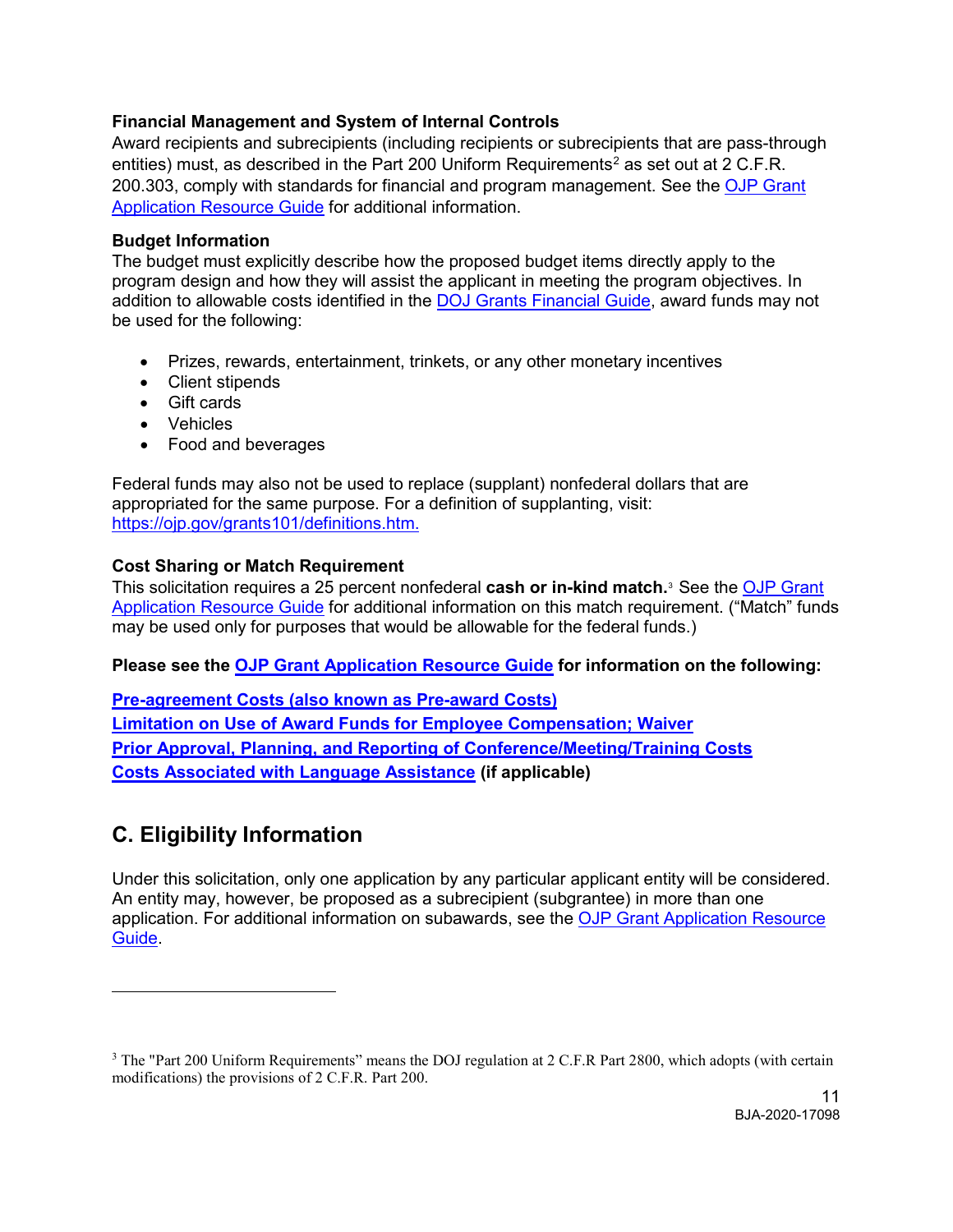An eligible applicant currently receiving federal funding for a part of its drug court program may apply to the BJA ADC and VTC Discretionary Grant Program; however, it will be ineligible if the request is for the same focus area and/or court type as its active federally funded drug court program. An eligible applicant may also apply to fund the same focus area and/or court type as a current grant if its end date is before the start date of this grant.

Public and private nonprofit organizations are considered ineligible applicants; therefore, they are restricted from applying, although they may serve in a key supporting role to the drug court program as a subrecipient (subgrantee).

For additional eligibility information, see title page.

For information on cost sharing or match requirements, see [Section B. Federal Award](#page-10-3)  [Information.](#page-10-3)

# <span id="page-11-2"></span><span id="page-11-0"></span>**D. Application and Submission Information**

<span id="page-11-1"></span>This solicitation expressly modifies the OJP Grant Application Resource Guide by not incorporating the "Disclosure of Process Related to Executive Compensation" provisions in the "Application Attachments" section of the [OJP Grant Application Resource Guide.](https://www.ojp.gov/funding/Apply/Resources/Grant-App-Resource-Guide.htm#processDisclosure)

### **What an Application Should Include**

The following application elements MUST be included in the application submission for an application to meet the basic minimum requirements (BMR) to advance to peer review and receive consideration for funding: Program Narrative, Budget Detail Worksheet and Budget Narrative, Time Task Plan, and Fiscal Agent MOU, if applicable.

See the Application Elements and Formatting Instructions section of the [OJP Grant Application](https://www.ojp.gov/funding/Apply/Resources/Grant-App-Resource-Guide.htm#formatInstructions)  [Resource Guide](https://www.ojp.gov/funding/Apply/Resources/Grant-App-Resource-Guide.htm#formatInstructions) for information on what happens to an application that does not contain all of the specified elements or that is nonresponsive to the scope of the solicitation*.*

### **1. Application for Federal Assistance (Standard Form (SF)-424)**

The SF-424 is a required standard form used as a cover sheet for submission of preapplications, applications, and related information. See the [OJP Grant Application](https://www.ojp.gov/funding/Apply/Resources/Grant-App-Resource-Guide.htm#completeApplication)  [Resource Guide](https://www.ojp.gov/funding/Apply/Resources/Grant-App-Resource-Guide.htm#completeApplication) for additional information on completing the SF-424.

**Intergovernmental Review:** This solicitation ("funding opportunity") **is not** subject to [Executive Order 12372.](https://www.archives.gov/federal-register/codification/executive-order/12372.html) (In completing the SF-424, an applicant is to answer question 19 by selecting the response that the "Program is not covered by E.O. 12372.")

### **2. Project Abstract**

Include a abstract that summarizes the proposed program in 800 words or fewer. Project abstracts should be:

- Written for a general public audience.
- Submitted as a separate attachment with "Project Abstract" as part of its file name.
- Single-spaced, using a standard 12-point Times New Roman font with 1-inch margins.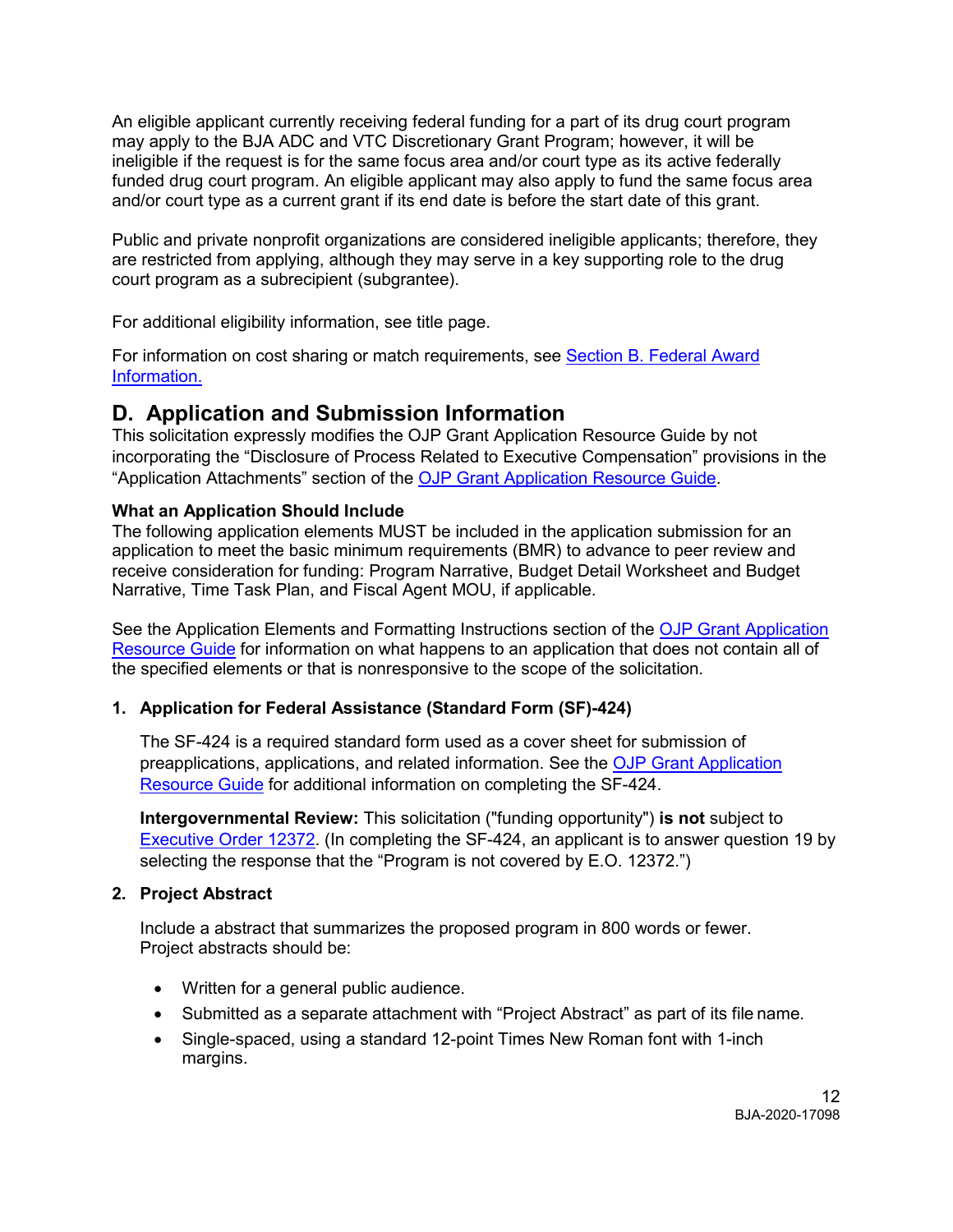- Clearly describe the following for each court:
	- − Category of funding requested: Category 1: Implementation of Veterans Treatment Courts, Category 2: Enhancement of Adult Drug Courts and Veterans Treatment Courts, and Category 3: Statewide Strategies to Support Adult Drug Courts and Veterans Treatment Courts
	- − Whether the court is pre- or post-adjudication
	- − Type of drug court(s) funds requested:
		- o ADC
		- o DWI/DUI court
		- o Co-occurring substance abuse and mental health court
		- o VTC Type A or Type B (see page 5for requirements associated with each type)
		- o THWC
		- $\circ$  If combining request to fund activities with a combination of any of the five courts indicated above, please include percentage of funding requested for each court if the combination includes a VTC.
- State the total federal amount requested for the duration of the grant. This total amount should be the same amount listed on the SF-424 form and in the required budget attachment. (**Note**: **The total amount of federal funds being requested should not exceed the category's grant maximum.)**
- State the total number of participants proposed to receive services with these grant funds (if awarded) over the life of the grant period**.** Identify the minimum, maximum, and average length of program participation.
- Briefly describe the target population and the jurisdiction's access to MAT services.
- Briefly describe the plan to provide treatment and services to address opioid, stimulant and substance abuse reduction.
- Indicate which of the [NADCP Adult Drug Court Best Practice Standards](https://www.nadcp.org/standards/adult-drug-court-best-practice-standards/) will be addressed and the page numbers where each item is discussed in the application.
- Indicate whether the jurisdiction is leveraging any other federal funding sources (e.g., Second Chance Act, Justice Reinvestment, or Justice Assistance Grant Program) to support the drug court.
- Indicate whether the applicant jurisdiction has ever received a Drug Court grant from OJP (include grant number).

As a separate attachment, the program abstract will **not** count against the page limit for the program narrative.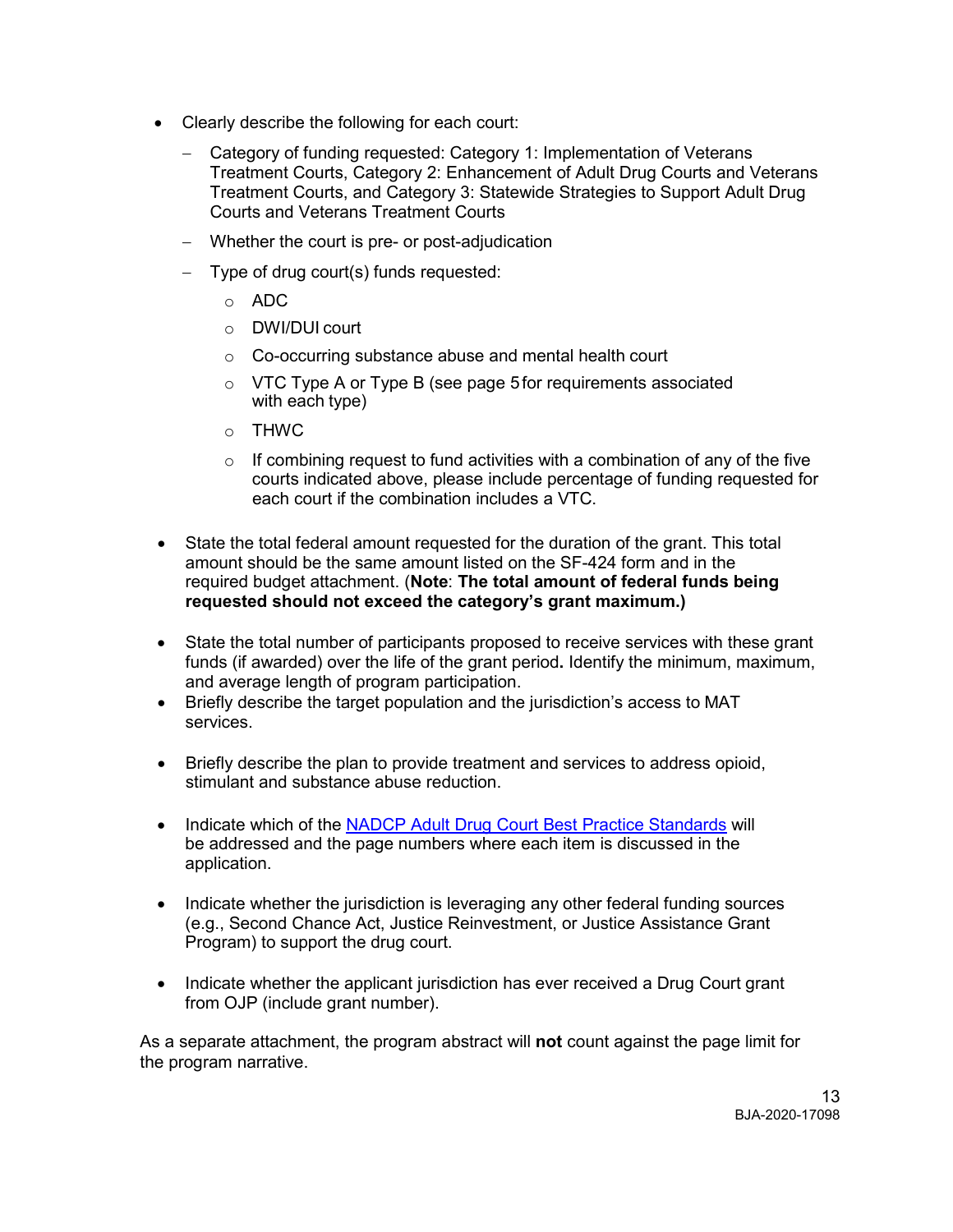#### **3. Program Narrative**

The program narrative must respond to the solicitation and the review criteria (a–d) listed below in the order given. The program narrative should be double-spaced, using a standard 12-point Times New Roman font with 1-inch margins, and should not exceed 20 pages. Number pages "1 of 20," "2 of 20," etc.

If the program narrative fails to comply with these length restrictions, BJA may negatively consider such noncompliance in peer review and in final award decisions.

The following sections should be included as part of the program narrative (See section E for more details)<sup>7</sup>:

- a. Statement of the Problem
- b. Program Design and Implementation
- c. Capabilities and Competencies
- d. Evaluation, Continued Care and Health Care Integration, Sustainment, and Plan for Collecting the Data Required for this Solicitation's Performance Measures

OJP will require each successful applicant to submit regular performance data that demonstrate the results of the work carried out under the award. The performance data directly relate to the objectives and deliverables identified under "Objectives and Deliverables" in Section A. Program Description.

Applicants should visit OJP's performance measurement page at [www.ojp.gov/performance](https://www.ojp.gov/performance) for an overview of performance measurement activities at OJP. **Note:** Any quantitative and statistical data provided in the program narrative must be verifiable and recorded in an official record. BJA will utilize data reported in the program narrative to determine the applicant's level of need, program capacity, and capability to manage the grant.

The application should demonstrate the applicant's understanding of the performance data reporting requirements for this grant program and detail how the applicant will gather the required data.

Please note that applicants are **not** required to submit performance data with the application. Performance measures information is included as an alert that successful applicants will be required to submit performance data as part of the reporting requirements under an award.

Award recipients will be required to provide the relevant data by submitting quarterly performance metrics through BJA's online Performance Measurement Tool (PMT) located at: [https://bjapmt.ojp.gov.](https://bjapmt.ojp.gov/) Applicants should review the complete list of ADC Discretionary Grant Program performance measures by category: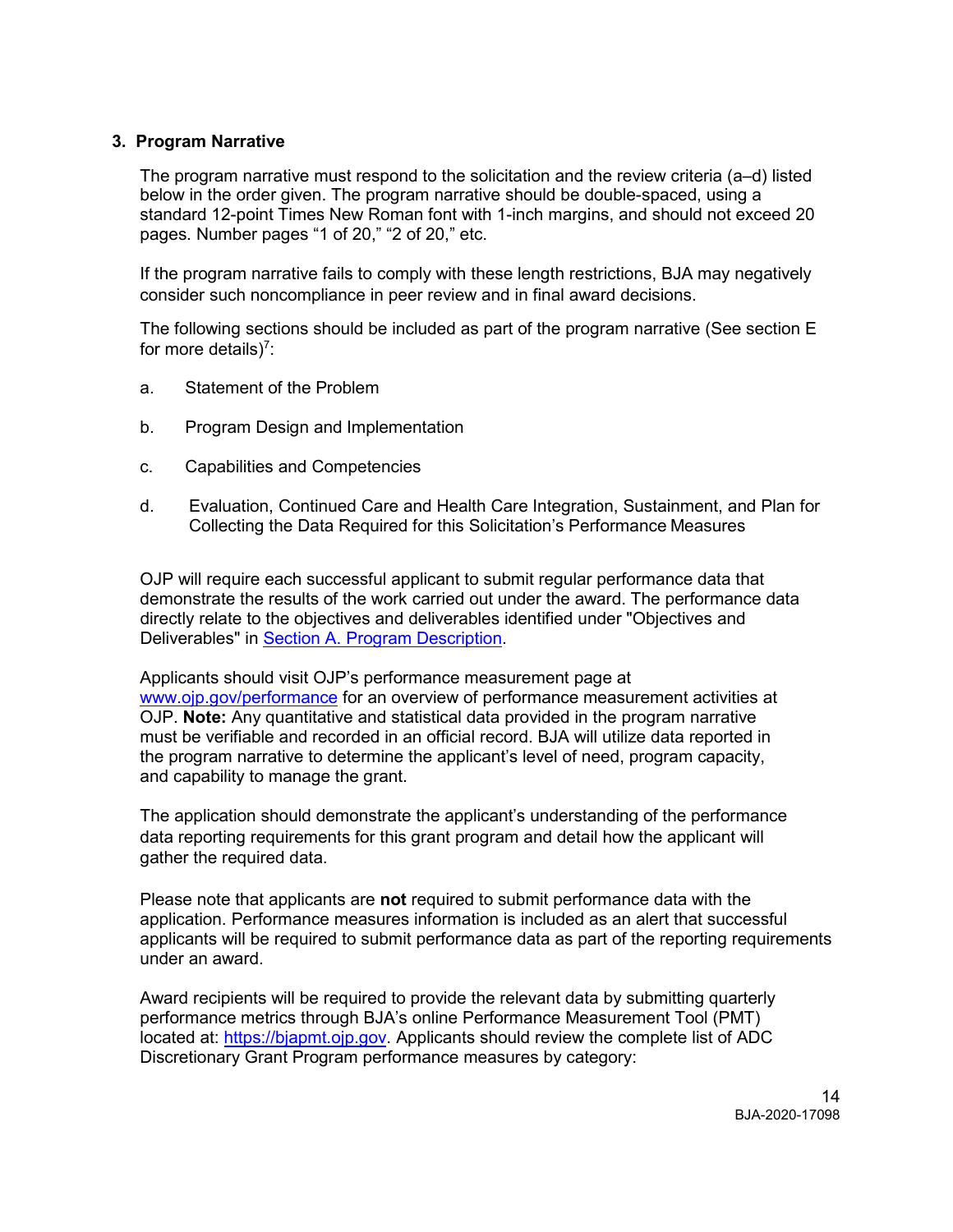- Category 1: [Implementation of VeteransTreatment Courts](https://bjapmt.ojp.gov/help/ImplementationDrugCourtMeasures.pdf)
- Category 2: [Enhancement of Adult Drug Courts and VeteransTreatment Courts](https://bjapmt.ojp.gov/help/EnhancementDrugCourtMeasures.pdf)
- [Category 3: Statewide](https://bjapmt.ojp.gov/help/EnhancementDrugCourtMeasures.pdf) [Strategies to Support Adult Drug Courts and VeteransTreatment](https://bjapmt.ojp.gov/help/BJADRUGCOURTStatewideIndicators111011.pdf)  **[Courts](https://bjapmt.ojp.gov/help/BJADRUGCOURTStatewideIndicators111011.pdf)**

### **Note on Project Evaluations**

An applicant that proposes to use award funds through this solicitation to conduct project evaluations should follow the guidance under Note on Project Evaluations in the [OJP Grant](https://www.ojp.gov/funding/Apply/Resources/Grant-App-Resource-Guide.htm#projectEvaluation)  [Application Resource Guide.](https://www.ojp.gov/funding/Apply/Resources/Grant-App-Resource-Guide.htm#projectEvaluation)

### **Please see the [OJP Grant Application Resource Guide](https://ojp.gov/funding/Apply/Resources/Grant-App-Resource-Guide.htm) for information on the following:**

**4. [Budget Information and Associated Documentation](https://www.ojp.gov/funding/Apply/Resources/Grant-App-Resource-Guide.htm#budgetInfo)** in the Budget Preparation and Submission Information section

The budget should include costs for travel of three people for a BJA-approved training.

### **5. [Indirect Cost Rate Agreement](https://www.ojp.gov/funding/Apply/Resources/Grant-App-Resource-Guide.htm#indirectCosts)**

### **6. [Tribal Authorizing Resolution](https://www.ojp.gov/funding/Apply/Resources/Grant-App-Resource-Guide.htm#tribalAuthorizing) (if applicable)**

The following two paragraphs in this solicitation expressly modify the Tribal Authorizing Resolution provisions in the [OJP Grant Application Resource Guide.](https://www.ojp.gov/funding/Apply/Resources/Grant-App-Resource-Guide.htm) An applicant is to follow the guidance in these two paragraphs instead of the guidance stated under the Tribal Authorizing Resolution heading in the Guide.

An application in response to this solicitation may require inclusion of information related to a tribal authorizing resolution. A tribe, tribal organization, or third party that proposes to provide direct services or assistance to residents on tribal lands should include in its application a resolution, letter, affidavit, or other documentation, as appropriate, that demonstrates (as a legal matter) that the applicant has the requisite authorization from the tribe(s) to implement the proposed project on tribal lands. In those instances when an organization or consortium of tribes applies for an award on behalf of a tribe or multiple specific tribes, the application should include appropriate legal documentation, as described above, from all tribes that would receive services or assistance under the award. A consortium of tribes for which existing consortium bylaws allow action without support from all tribes in the consortium (i.e., without an authorizing resolution or comparable legal documentation from each tribal governing body) may submit, instead, a copy of its consortium bylaws with the application.

An applicant unable to submit an application that includes a fully executed (i.e., signed) copy of legal appropriate documentation, as described above, consistent with the applicable tribe's governance structure, should submit an unsigned, draft version of such legal documentation as part of its application (except for cases in which, with respect to a tribal consortium applicant, consortium bylaws allow action without the support of all consortium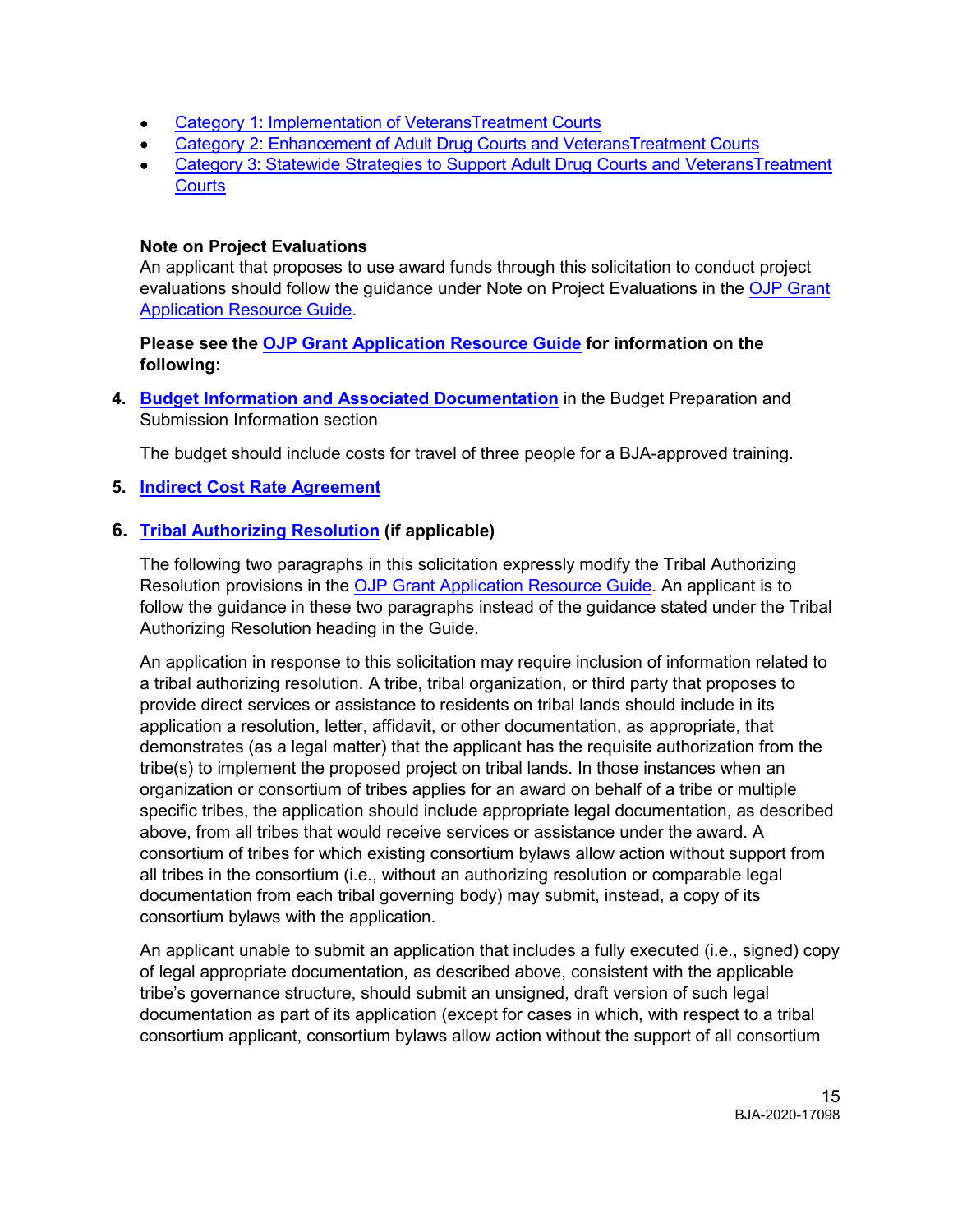member tribes). If selected for funding, OJP will make use of and access to award funds contingent on receipt of the fully executed legal documentation.

- **7. [Financial Management and System of Internal Controls Questionnaire \(including](https://www.ojp.gov/funding/Apply/Resources/Grant-App-Resource-Guide.htm#internalControlsQuestionnaire)  [applicant disclosure of high-risk status\)](https://www.ojp.gov/funding/Apply/Resources/Grant-App-Resource-Guide.htm#internalControlsQuestionnaire)**
- **8. [Disclosure of Lobbying Activities](https://www.ojp.gov/funding/Apply/Resources/Grant-App-Resource-Guide.htm#lobbyingActivity)**
- **9. [Applicant Disclosure of Pending Applications](https://www.ojp.gov/funding/Apply/Resources/Grant-App-Resource-Guide.htm#applicantDisclosure)**
- **10. [Applicant Disclosure and Justification –](https://www.ojp.gov/funding/Apply/Resources/Grant-App-Resource-Guide.htm#applicantDisclosureHR) DOJ High Risk Grantees[4](#page-15-1) (if applicable)**
- **11. [Research and Evaluation Independence and Integrity](https://www.ojp.gov/funding/Apply/Resources/Grant-App-Resource-Guide.htm#researchAndEvaluation)**

### **12. Additional Attachments**

 $\overline{a}$ 

**a. Time Task Plan (required)**

A Time Task Plan is required and should outline when the objectives will be met over the program period. It must summarize the major activities, responsible agencies, and expected completion dates for the principal tasks required to implement and manage the drug court program. **Applicants must indicate the number of program participants to be served quarterly under the grant-funded program to demonstrate how the total number of anticipated participants will be served before the end of the grant period.**

- **b. Memorandum of Understanding Signed by Key Drug Court Team Members or by a Designated Agency Representative (recommended)** Attach an MOU signed by either each key drug court team member or by a designated agency representative, with the general responsibilities and expectations for coordination agreed upon by each member. Key drug court team members include a judge, prosecutor, defense attorney, treatment provider, researcher/evaluator/management information specialist, community supervision representative, and drug court coordinator.
- <span id="page-15-0"></span>**c. Fiscal Agent Memorandum of Understanding (MOU) Signed by Applicant and Drug Court Administrator (required, if applicable)** An entity (i.e., unit of local government or county) applying for funding on behalf of a drug court must attach a Fiscal Agent MOU that describes how the applicant will coordinate directly with the drug court for which funding is being sought and reflects an agreement that the applicant will serve as the fiscal agent. The MOU must address the overall objectives of the drug court program as well as show support for

efforts to adhere to the evidence-based program principles included in the NADCP drug court standards and the 10 key components. **Note:** The drug court administrator is a member of the court program and has authority to make decisions

<span id="page-15-1"></span><sup>4</sup> A "DOJ High Risk Grantee" is a recipient that has received a DOJ High-Risk designation based on a documented history of unsatisfactory performance, financial instability, management system or other internal control deficiencies, or noncompliance with award terms and conditions on prior awards, or that is otherwise not responsible.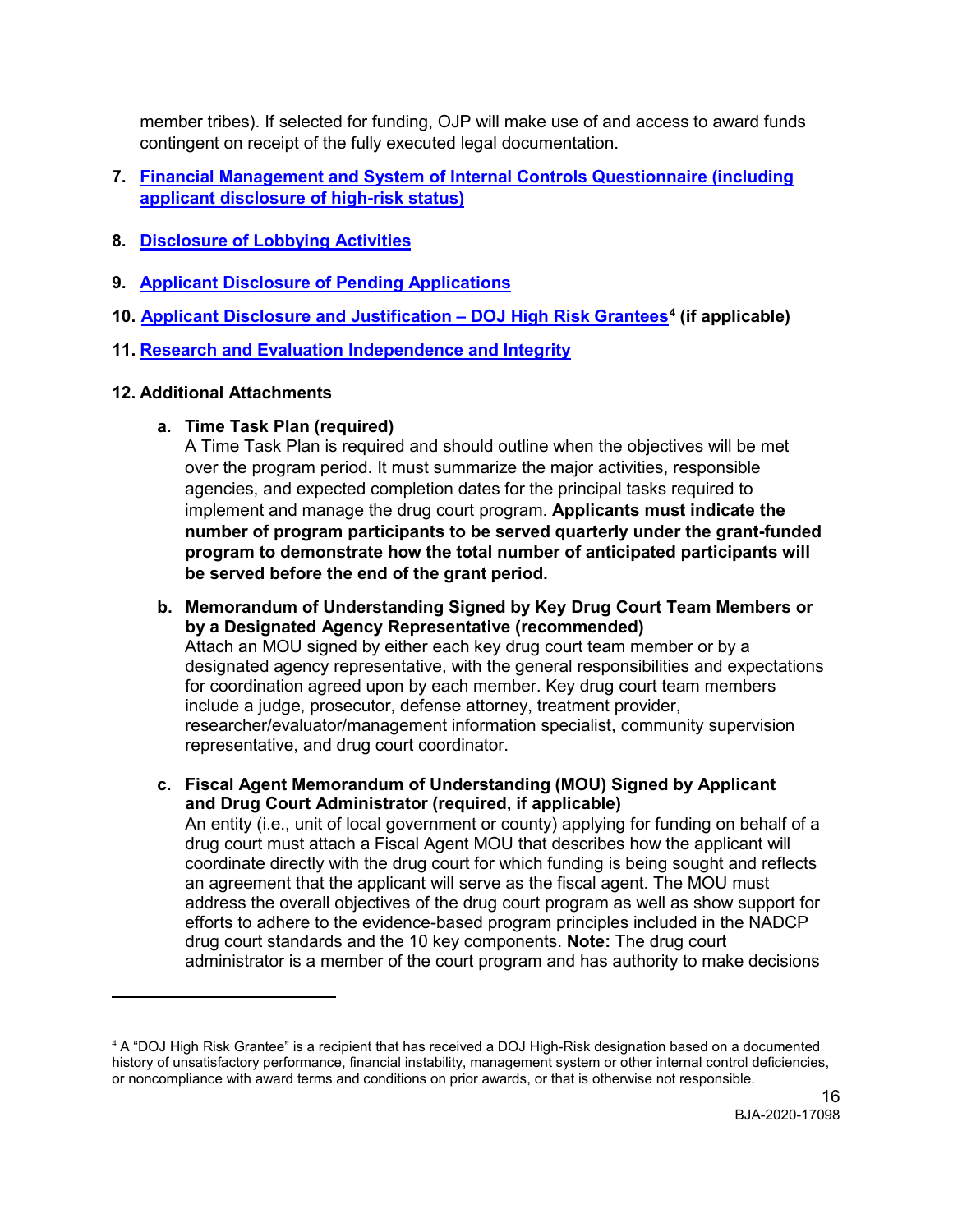on behalf of the court.

- **d. State Substance Abuse Agency Director or Designee Letter (recommended)** Nontribal applicants are encouraged to include a letter from the State Substance Abuse (SSA) director or designated representative in support of the application and include confirmation that the proposal conforms to the framework of the State Strategy of Substance Abuse Treatment. A listing of SSAs can be found on the Substance Abuse and Mental Health Services Administration's website at [https://www.samhsa.gov/sites/default/files/ssa\\_directory\\_12-03-2018\\_final\\_508.pdf.](https://www.samhsa.gov/sites/default/files/ssa_directory_12-03-2018_final_508.pdf)
- **e. Chief Justice, State Court Administrator, or Designee Letter (recommended)** Nontribal applicants are encouraged to include a letter from the chief justice of the state's highest court, the state court administrator, or a designee (e.g., the state drug or problem-solving court coordinator) describing how the proposed application would enhance statewide efforts related to problem-solving courts and/or is part of the state's problem-solving court strategy. The letter should be addressed to the BJA Director. A listing of the state drug and problem-solving court coordinators can be found at the National Drug Court Resource Center at https://ndcrc.org/state-coordinators/.
- **f. Applicant Disclosure of Proposed Subrecipients**

Attach a list of proposed subrecipients of grant funding, if applicable, that includes their name, organizational affiliation, and location.

### **a. Documentation of Rural Challenges (if applicable)**

As is mentioned above, OJP will give priority consideration in award decisions to applications that address specific challenges that rural communities face. Each applicant proposing to receive priority consideration under the rural priority should provide a sufficient narrative to include what makes the geographic service area rural (using U.S. Census or other appropriate government data), how isolated the area is from needed services, and how it will address specific challenges in rural communities.

### **b. Documentation of High-Poverty Areas or Persistent-Poverty Counties (if applicable)**

As mentioned above, OJP will give priority consideration in award decisions to applications that demonstrate that the individuals who will benefit from the requested grant reside in high-poverty areas or persistent-poverty counties as defined above. Each applicant proposing to receive consideration under the High-Poverty Areas or Persistent Poverty Counties priority should provide a sufficient narrative explanation to identify each specific High-Poverty Area (by census tract number(s)) and/or each specific Persistent-Poverty County where individuals are intended to benefit from the requested grant and how the requested grant will address specific challenges in each such identified area and/or county.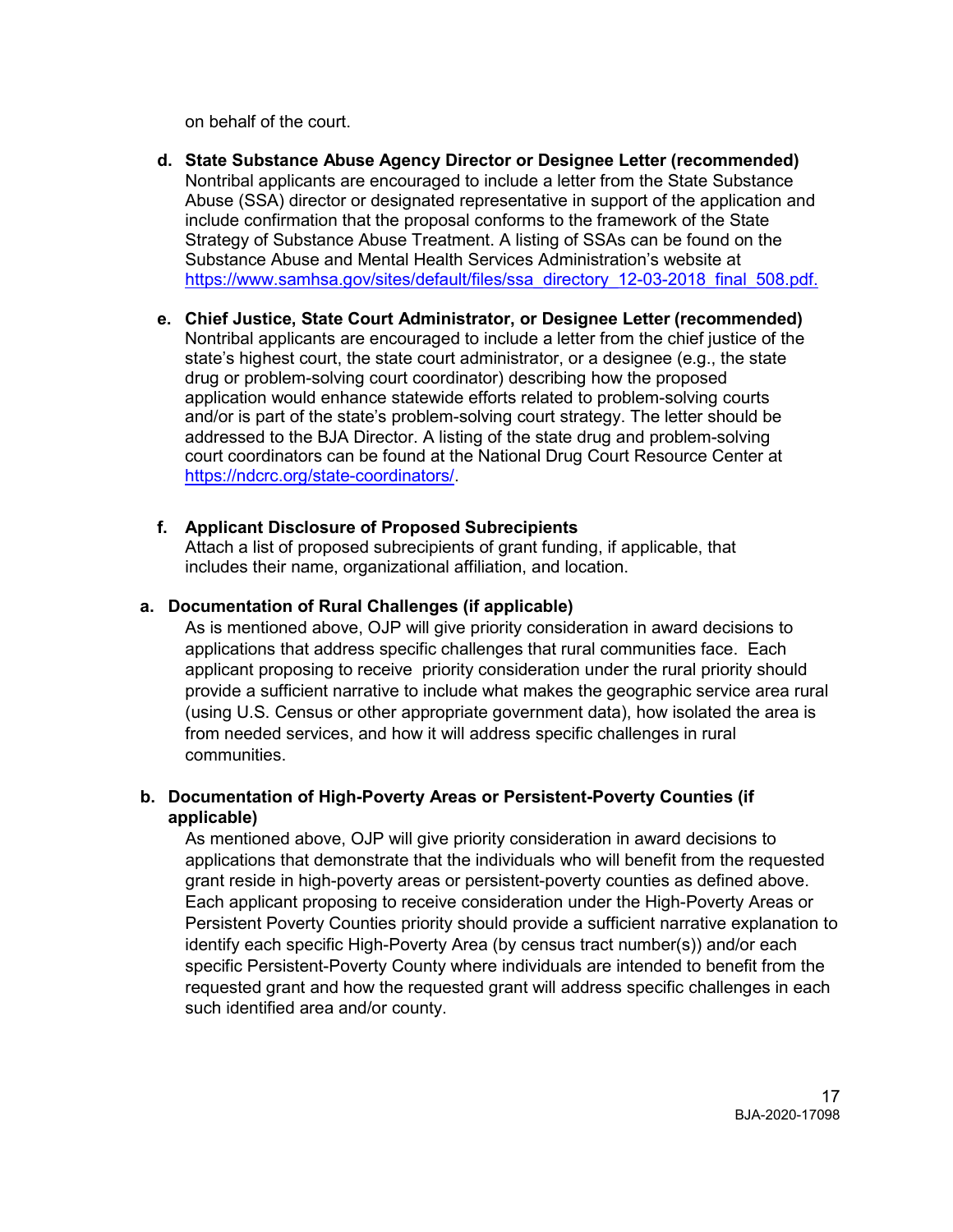### c. **Documentation of Enhanced Public Safety in Qualified Opportunity Zones (if applicable)**

As is mentioned above, OJP will give priority consideration in award decisions to designated Qualified Opportunity Zones (QOZs). Each applicant proposing to receive priority consideration under the under the Qualified Opportunity Zones priority should provide a sufficient narrative explanation in order for OJP to identify clearly the public safety benefit the applicant anticipates that its project will have on a specified QOZ(s). The narrative and the list of affected QOZs (by census tract number) must be included as an attachment that is clearly labeled as addressing QOZs. The applicant may also include tables, charts, graphs, or other relevant illustrations that may be useful in comprehending the manner in which the proposed project is anticipated to benefit a QOZ(s).

### <span id="page-17-0"></span>**How To Apply (Grants.gov)**

Applicants must register in and submit applications through [Grants.gov,](https://www.grants.gov/) a primary source to find federal funding opportunities and apply for funding. Find information on how to apply in response to this solicitation in the [OJP Grant Application Resource Guide.](https://www.ojp.gov/funding/Apply/Resources/Grant-App-Resource-Guide.htm#howToApply)

### <span id="page-17-1"></span>**Registration and Submission Steps**

Applicants will need the following identifying information when searching for the funding opportunity on Grants.gov.

- **1. CDFA #16.585 Drug Court Discretionary Grant Program**
- **2. Funding Opportunity #: BJA-2020-17098**
- **3. Select the correct Competition ID.** Some OJP solicitations posted to Grants.gov contain multiple purpose areas, denoted by the individual Competition ID. If applying to a solicitation with multiple Competition IDs, select the appropriate Competition ID for the intended purpose area of the application.

**Category 1:** Competition ID: BJA-2020-17099

**Category 2:** Competition ID: BJA-2020-17100

**Category 3:** Competition ID: BJA-2020-17101

For information on each registration and submission step, see the OJP Grant Application [Resource Guide.](https://www.ojp.gov/funding/Apply/Resources/Grant-App-Resource-Guide.htm#submissionSteps)

# <span id="page-17-2"></span>**E. Application Review Information**

### <span id="page-17-3"></span>**Review Criteria**

<span id="page-17-4"></span>Applications that meet basic minimum requirements will be evaluated by peer reviewers using the following review criteria.

### **1. Statement of the Problem**

Within this section, the applicant should explain its inability to fund the program adequately without federal assistance.

For each category, the applicant must provide verified sources for the data that support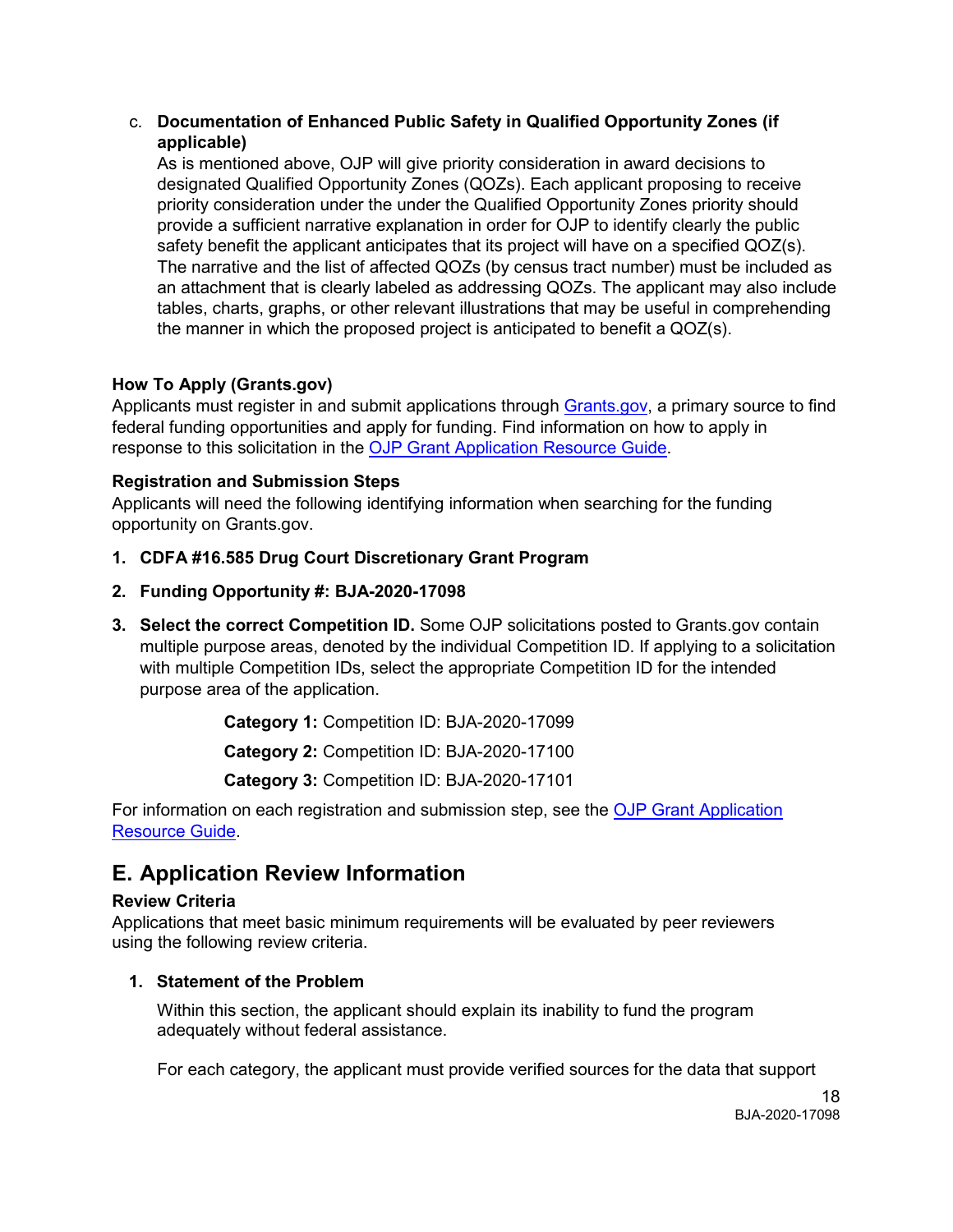the statement of the problem (i.e., U.S. Census or other federal, state, and local databases).

### **Category 1: Implementation Applicants (20 percent)**

- Describe the nature and scope of the substance abuse problem for veterans in the jurisdiction. Include data on race, ethnicity, age, gender, arrest volume (i.e., specifics of the general arrestee population, including the percentage screened for drug court and what percentage of those are admitted into drug court), and crime patterns for adult defendants.
- Explain the problems with the current court's response to cases involving substance abuse; identify how and to what extent the proposed program will address the current arrest volume; and describe how the current number of treatment slots meets the needs of anticipated referrals.
- Describe the proposed veteran target population, including criminogenic risk level (high,medium, low), substance abuse treatment need, and the average jail or prison sentence that potential participants face, if any. Provide the target number of people for whom services will be provided under this program during the grant award period (36 months).

### **Category 2: Enhancement Applicants (20 percent)**

- Describe the immediate issues that the enhancement grant will address. The applicant is encouraged to incorporate the evidence-based program principlesincluded in the NADCP Adult Drug Court Best Practice Standards, and to specify which standard(s) will be addressed and how the standard(s) will be implemented. The applicant should also refer to the allowable uses of funds on page 11. In addition, the proposed enhancements should include criminal justice-related needs and can also include enhancements related to enhancing treatment and relapse prevention support services.
- Describe the current operation of the drug court, addressing:
	- o Referral, screening, and assessment process
	- o Eligibility requirements
	- o Target population
	- o Current capacity
	- o Length and phases of the program
	- o Case management process
	- o Community supervision
	- o Recovery support services delivery plan, including vocational and/or educational and transitional housing services
	- o Judicial supervision
	- o Process for randomized drug testing
	- o Incentives and sanctions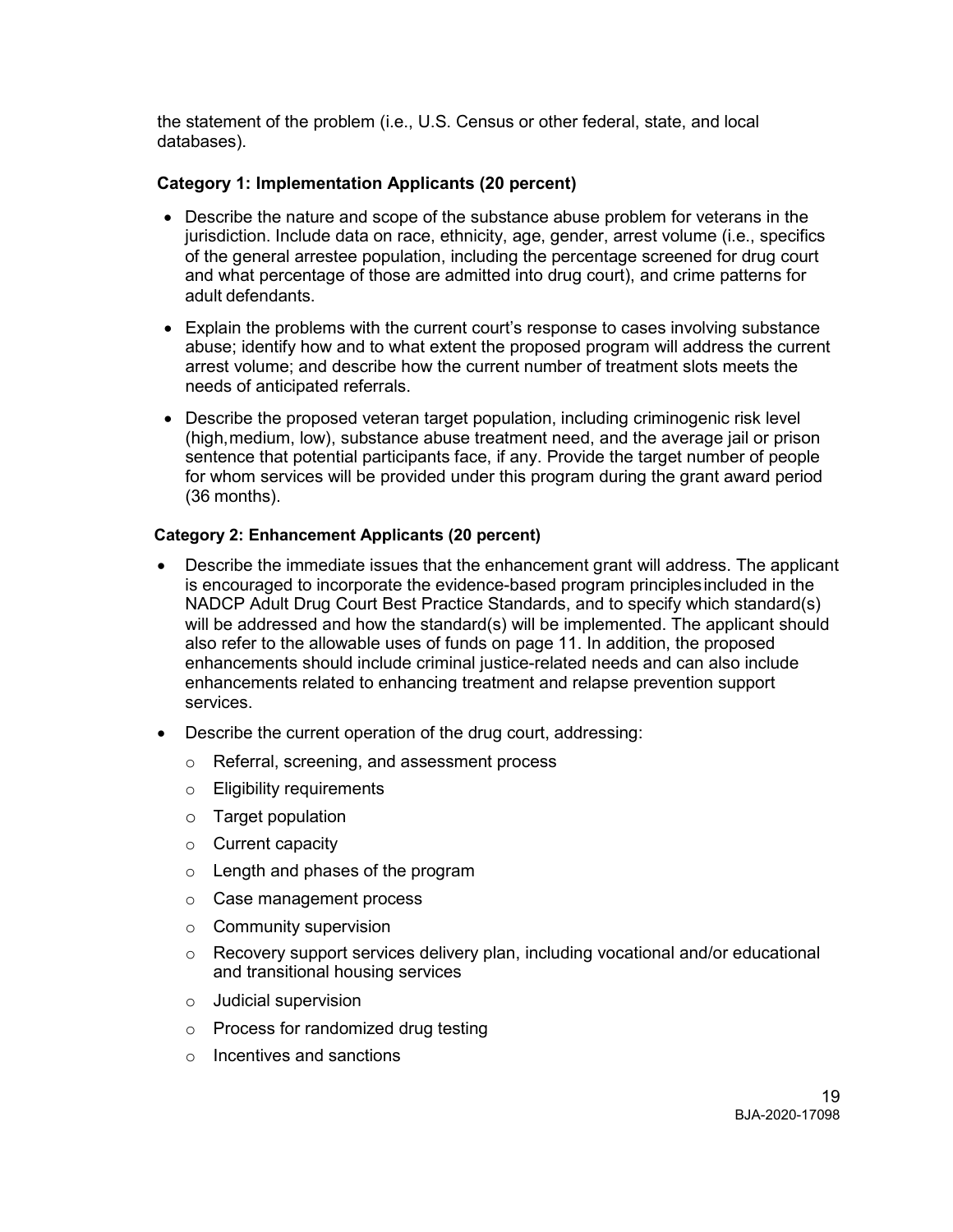- $\circ$  Graduation requirements and expulsion criteria (include what drug court members are present when it is decided and communicated that a participant is terminated from the program)
- o Restitution costs and all fees required for program participation
- Describe the mechanism that prioritizes court resources and services for individuals with high criminogenic risk and treatment need, including persons with repeat criminal justice involvement and substance abuse.
- Identify the treatment service(s) and/or practice(s) available for drug court participants, including access to MAT services, and how those services are currently monitored for quality and effectiveness. Discuss the evidence that shows that the drug and other treatment service(s) and/or practice(s) are evidence-based and effective with the target population. If the evidence is limited or nonexistent for the target population, provide other information to support the intervention selection. Provide local data and any evaluation findings that demonstrate the program's impact with regard to participant recidivism and functional outcomes.

### **Category 3: Statewide Applicants (20 percent)**

- Describe the enhancements being proposed to support drug court(s), veterans treatment courts, and other problem-solving courts with jurisdiction over substance abusers operating in your state.
- Describe the extent to which the state and these courts meet the needs of the eligible population as defined in the solicitation; if they are operating at capacity; and the nonbudgetary reasons if they are not operating at capacity.
- Provide information about the extent to which the enhancement proposed incorporates evidence-based treatment practices and/or services.
- Describe the issue or need that the statewide grant seeks to address.
- Provide state data and any evaluation findings that demonstrate the state drug court program's impact with regard to offender and community outcomes.
- Describe the distinct TTA needs of drug courts statewide. Needs may be different based on the geographical location of the drug court program (i.e., urban, suburban, or rural). Provide the target number of drug courts for which TTA services will be provided. This number will serve as the target number, and BJA will measure the grantee against this target number, if the applicant is selected to receive an award. Include the data source used to determine the target number.

### **2. Program Design and Implementation**

Within this section, the applicant should address the following items and then address the specific category requirements below.

• Demonstrate that eligible drug court participants promptly enter the drug court program following a determination of their eligibility. The applicant must also explain that people receive treatment services while incarcerated, if available, and begin drug court treatment services immediately upon release.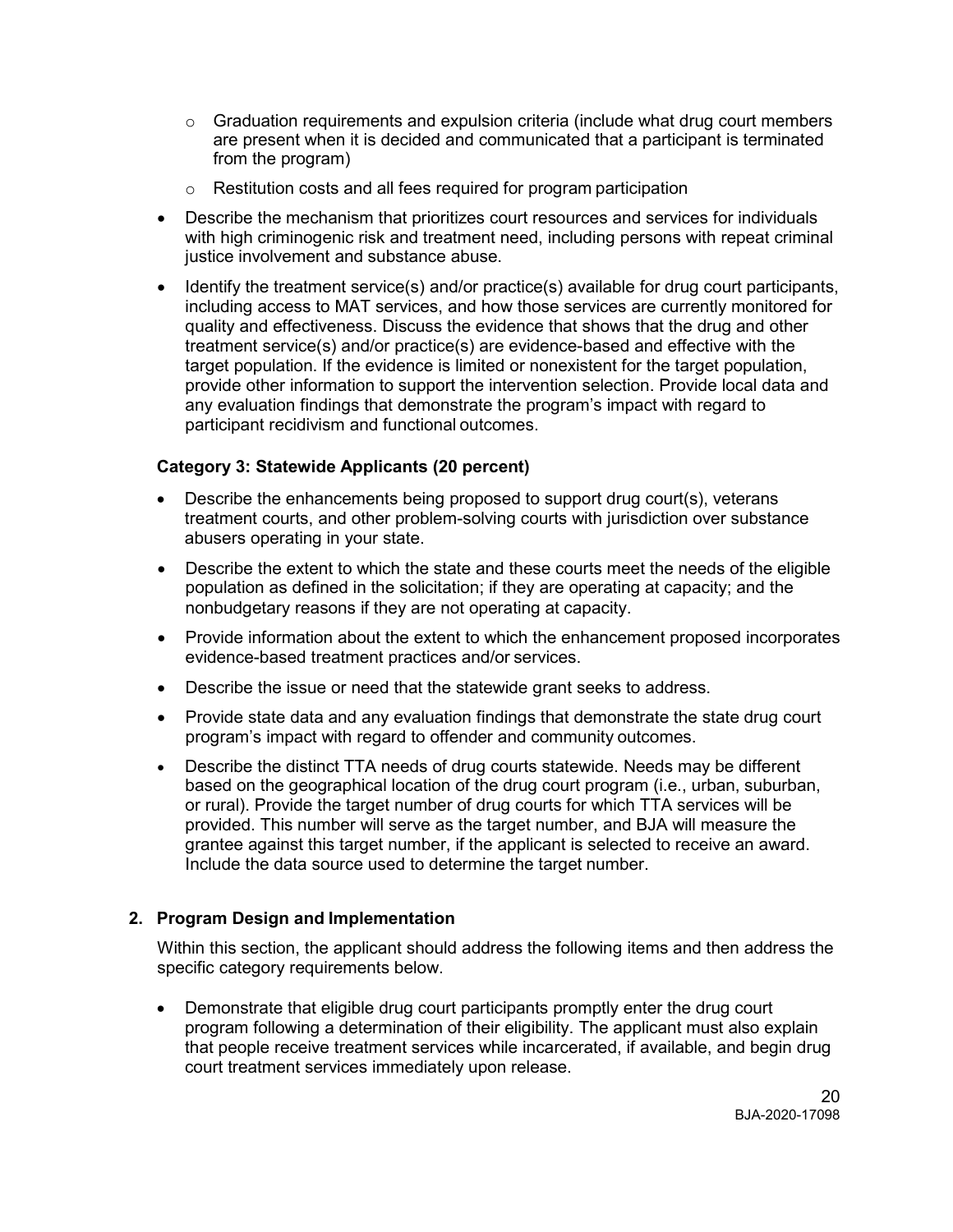- The ADC and VTC Discretionary Grant Program authorizing statute requires participants to pay for treatment and restitution; however, it does not allow imposing a fee on a client that would interfere with their rehabilitation. In the application, indicate how participants will be notified of the fee and include provisions for determining how these costs would not interfere with their rehabilitation or graduation.
- Demonstrate that the drug court for which funds are being sought will not deny any eligible client access to the program because of their use of U.S. Food and Drug Administration-approved medications for the treatment of substance abuse. Please refer to page 9 for additional information.
- Discuss the applicant's commitment to admit and provide evidence-based interventions to participants with opioid and/or other substance abuse, including strategies for early assessment and entry into treatment to prevent overdose.
- Describe the plan to provide treatment and services to address opioid, stimulant, and substance abuse reduction.

### **Category 1: Implementation Applicants (40 percent):**

- Describe the veterans treatment court program, to include the following:
	- o Referral, screening, and assessment process
	- o Eligibility requirements
	- o Structure of the drug court (pre-, post-, plea, etc.)
	- o Length and phases of the program
	- o Case management process
	- $\circ$  Community supervision
	- o Availability of evidence-based treatment services
	- o Recovery support services delivery plan
	- o Judicial supervision
	- o Process for randomized drug testing
	- $\circ$  Incentives and sanctions: Demonstrate an understanding that relapse is a part of the substance abuse recovery process and is taken into consideration in the development of incentives and sanctions.
	- o Graduation requirements and expulsion criteria
	- o Restitution costs and all fees required for program participation, including identifying how fees will be absorbed back into the program. Include whether the program fees present a barrier to participation and the measures available to reduce or waive fees for indigent participants.
- Describe which, if any, evidence-based principles and practices included in the NADCP drug court standards will be implemented (see page 9).
- Describe how the treatment provider(s) will be selected and address the frequency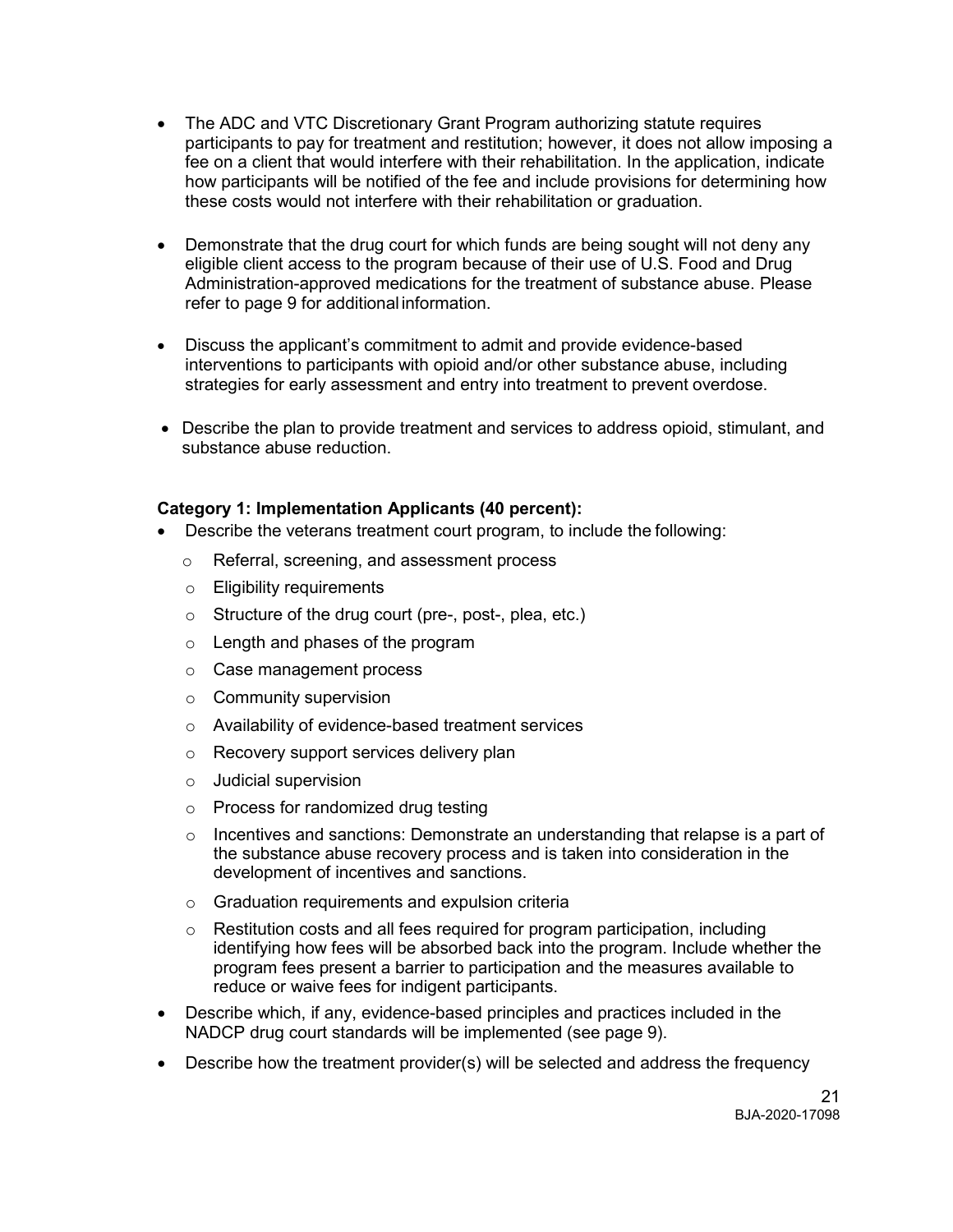with which key drug court team members will monitor the providers. Monitoring should ensure that the treatment is effective. Describe the evidence base for the drug and other treatment intervention(s) to be used and how it is responsive to the needs of the target population.

- Describe the range of treatment modalities that will be provided to address the substance abuse, mental illness, and cognitive behavioral needs of participants.
- Describe how the court will identify, assess, and prioritize participation and services for high-risk/high-need persons. Identify the validated assessment tool that will be used. Provide information on why the specific assessment tool was selected, and identify who will administer the tool.
- If a post-adjudication drug court model is proposed, discuss how the concept of "early intervention" will be implemented.
- Discuss how the community has been engaged in the planning process and describe the community partnerships available to support the drug court program.
- Discuss how the court will make efforts to engage and support participants' families.
- If trauma-informed care is proposed, discuss how the model will be implemented.
- Demonstrate how the proposal conforms to the framework of the state drug court strategy, if one exists.
- Describe how participant treatment will be funded.
- Describe the plan to provide treatment and services to address opioid, stimulant, and substance abuse reduction.
- For VTCs serving violent offenders, describe the availability of anger management and domestic violence treatment.

### **Category 2: Enhancement Applicants (40 percent)**

- Describe the proposed enhancement and its specific objectives, including how they tie to the criminal justice purpose of the program.
- Describe which, if any, evidence-based principles and practices included in the NADCP Adult Drug Court Best Practice Standards described on page 9 will be implemented with the requested funds*.*
- Describe how the court will identify, assess, and prioritize participation and services for high-risk/high-need persons. Identify the validated assessment tool used and provide information on why the specific assessment tool was selected.
- Provide the target number of people for whom services will be provided. Explain how this target number was derived. This number will serve as the target service number, and BJA will measure the grantee's success using this target number, if the applicant is selected to receive an award. Describe the focus of the drug court (pre-, post-, plea, etc.)
- Identify the enhancement options discussed on page 7 for which funds are being requested and explain how each will be accomplished. In the explanation address the following: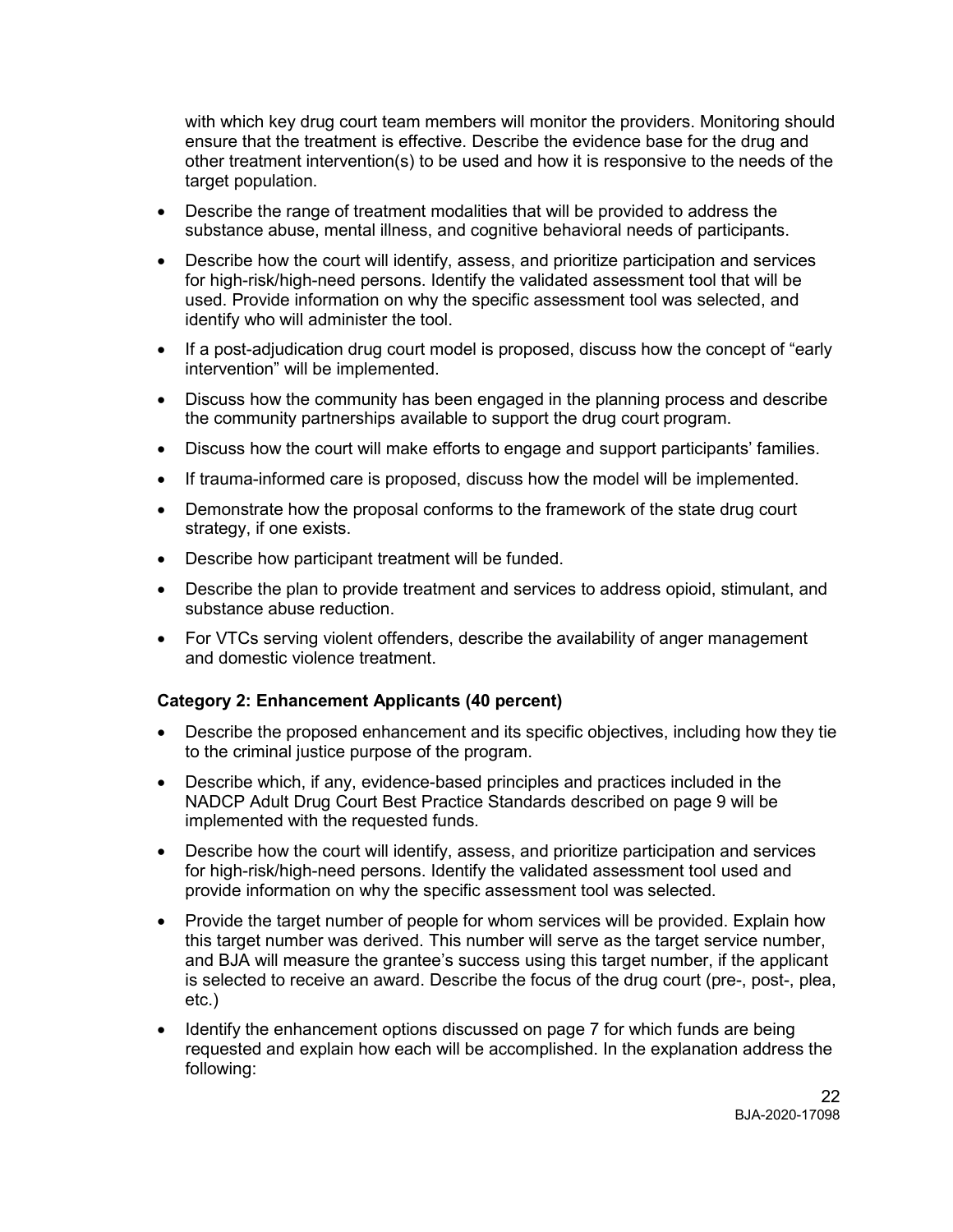- o Describe the detailed and randomized drug testing process and how it will occur throughout all components or phases of the program. Describe the mechanism which the court will use to ensure coverage and coordination of drug testing among all available agencies associated with clients.
- $\circ$  Describe the proposed frequency of judicial status hearings and related criteria in the program. Describe how the program will ensure consistent procedures in the status hearings.
- $\circ$  Describe the process the court will use to ensure a perception of procedural fairness throughout all court and program operations.
- $\circ$  Describe the evidence base for the treatment intervention(s) to be used and how it is responsive to the needs of the target population. Describe the range of treatment modalities that will be provided to address participants' substance abuse, mental illness, and cognitive behavioral needs.
- $\circ$  Describe the plan to provide treatment and services to address opioid, stimulant, and substance abuse reduction.
- $\circ$  Discuss how the court will make efforts to engage and support participants' families.
- $\circ$  If trauma-informed care is proposed, discuss how the model will be implemented.
- $\circ$  If delivering recovery support services, describe the agency and personnel that will administer the services and how those services are coordinated.
- $\circ$  Demonstrate how the proposal conforms to the framework of the state drug court strategy, if one exists.
- $\circ$  For VTCs serving violent offenders, describe the availability of anger management and domestic violence treatment.

### **Category 3: Statewide Applicants (40 percent):**

- Describe the specific design and objectives for the proposed statewide enhancement program.
- Describe which, if any, evidence-based principles and practices included in the NADCP drug court standards will be implemented (see page 9) and how the proposed use of funds will assist in their implementation. If the state is proposing to increase or improve implementation of its own state standards, describe those standards and how they will be implemented.
- Provide a program strategy identifying how one or more of the following statewide initiatives will be accomplished: supporting state or local implementation of a new drug court; best practice standards implementation; a TTA program and/or strategy for operational drug court teams; tracking or compiling state drug court information and resources; disseminating statewide drug court information to enhance or strengthen drug court programs; increasing communication, coordination, and information sharing among drug court programs; conducting a statewide drug court evaluation; or establishing an automated drug court data collection system.
- Describe the statewide, data-driven drug court strategy, including the plan to expand the capacity of problem-solving courts to divert nonviolent substance-abusing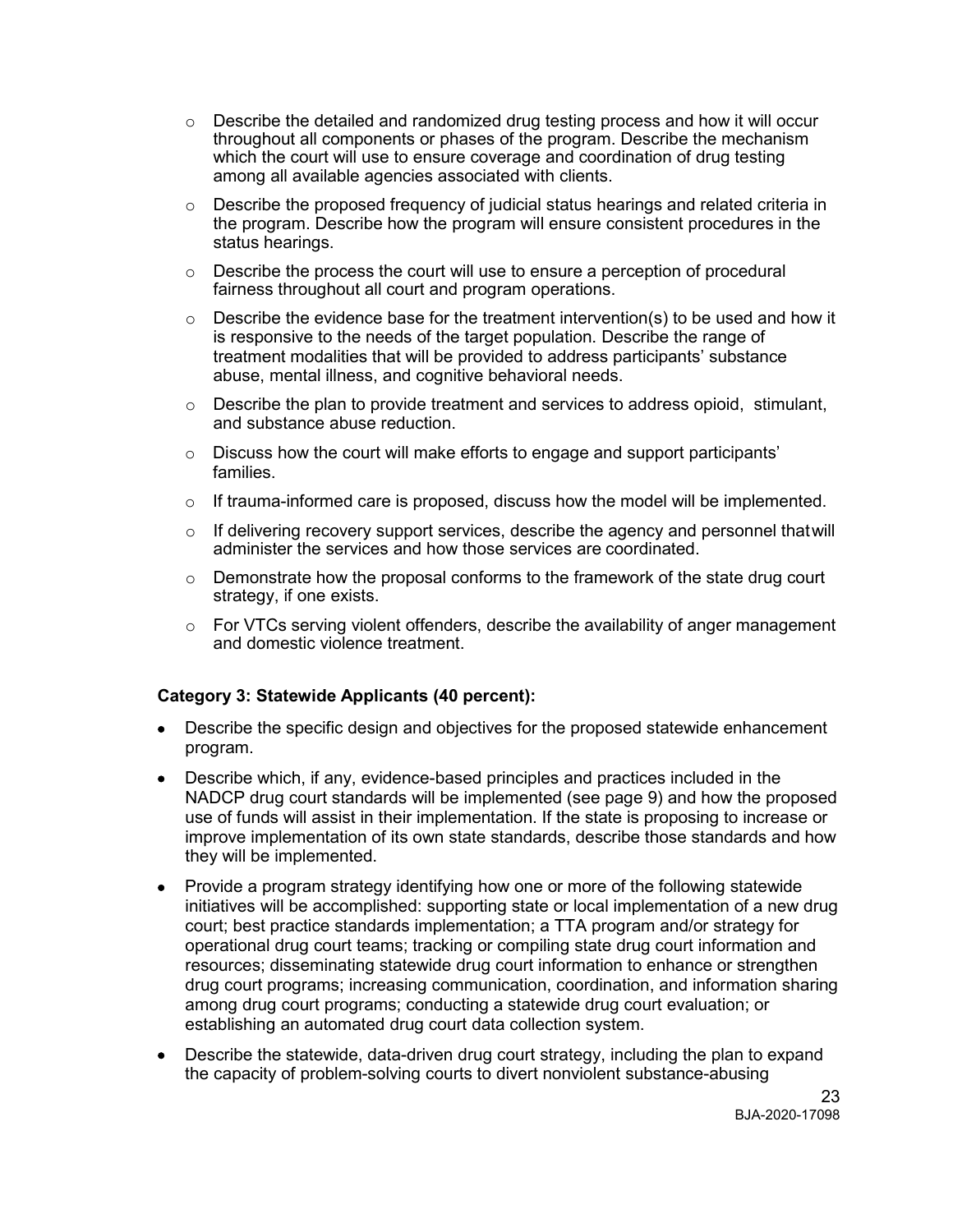defendants from incarceration, which may include state or local implementation of new drug courts and/or scaling up existing drug courts to better meet the existing and eligible defendant population that is high risk/high need. Demonstrate how this proposal will assist in implementing that state strategy.

- Describe the personnel required to coordinate the state-based TTA program. Describe the system and process for coordinating TTA to drug courts statewide. Detail how the state will assess, implement, and monitor the TTA needs of drug courts. Plans may include support from BJA's TTA providers (e.g., National Association of Drug Court Professionals, Center for Court Innovations, and Tribal Law and Policy Institute).
- Describe the state's plan to coordinate treatment and services statewide to address opioid, stimulant, and substance abuse reduction.
- Describe the detailed and randomized drug testing process and how it will occur throughout all components or phases of the program. Describe the mechanism which the court will use to ensure coverage and coordination of drug testing among all available agencies associated with clients.
- Describe the proposed frequency of judicial status hearings and related criteria in the program. Describe how the program will ensure consistent procedures in the status hearings.
- Describe the process the court will use to ensure a perception of procedural fairness throughout all court and program operations.
- Describe the plan for sustaining drug court programming after federal funding has ended.
- For VTCs serving violent offenders, describe the availability of anger management and domestic violence treatment.

### **3. Capabilities and Competencies**

### **Category 1: Implementation Applicants (20 percent):**

- Indicate whether the current drug court team members have received training through the BJA VeteransTreatment Court Court Planning Initiative or through another opportunity. If not, describe any training received or planning completed.
- Identify each member of the drug court team and briefly describe their roles and responsibilities. Key drug court team members must include a drug court judge, prosecutor, defense attorney, treatment provider, researcher/evaluator/ management information specialist, and drug court coordinator.
- Attach an MOU signed by each key drug court team member with theresponsibilities outlined for each.
- Describe how effective communication and coordination among the team members will be implemented throughout the program period.
- Indicate whether the drug court team includes members from local law enforcement and probation departments. If applicable, describe the roles of these members as related to staffing attendance, home visits, and court appearances.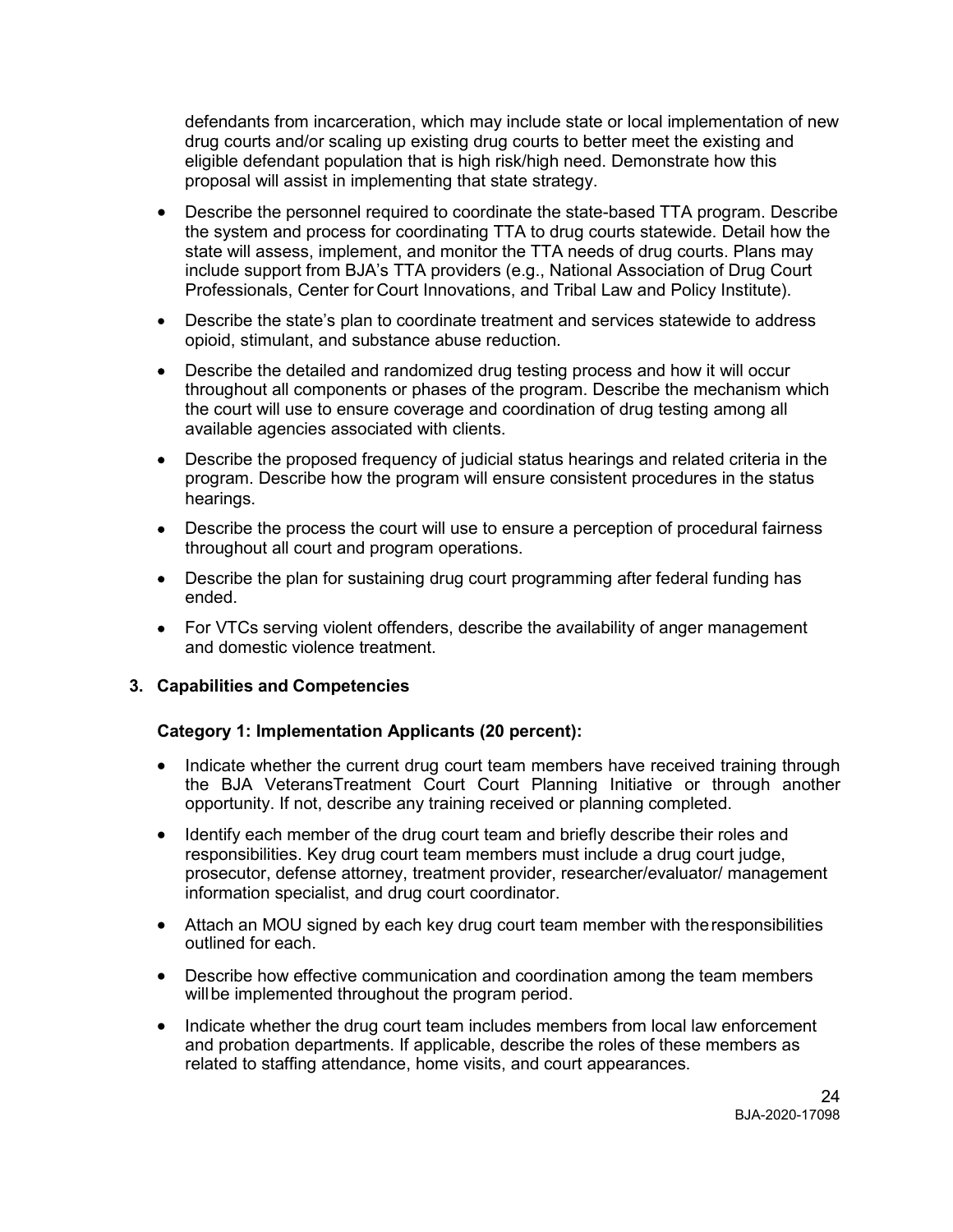• Describe the drug court program's proposed treatment partners; describe the historyof this partnership and how the court will ensure these substance abuse treatment providers will use evidence-based treatment services, including MAT.

### **Category 2: Enhancement Applicants (20 percent):**

- Identify each drug court team member who will have a significant role in implementing the enhancement and describe their roles, responsibilities, and qualifications to ensure success of the proposed enhancement program. Key drug court team members must include a judge, prosecutor, defense attorney, treatment provider, researcher/evaluator/ management information specialist, community supervision representative, and drug court coordinator.
- Identify personnel other than the team members who are critical to the enhancement program's successful implementation and discuss their roles, responsibilities, and qualifications. Discuss the organizational capabilities or competencies that will directly impact the ability to successfully implement the proposed enhancement.
- Describe the drug court program's proposed treatment partners, the historyof the partnerships, and how the court will ensure that these substance abuse treatment providers use evidence-based treatment services and monitor the quality and effectiveness of service delivery.
- Attach an MOU signed by each key drug court team member, with theresponsibilities outlined for each.

### **Category 3: Statewide Applicants (20 percent):**

- Identify personnel who are critical to the enhancement program's successful implementation and discuss their roles, responsibilities, andqualifications. Discuss the organizational capabilities or competencies that will directly impact the ability to successfully implement the proposed enhancement and/or coordination of a statebased TTA program.
- **4. Evaluation, Continued Care and Health Care Integration, Sustainment, and Plan for Collecting the Data Required for this Solicitation's Performance Measures** The applicant must describe its current ability to collect and analyze client-level demographic, performance, and outcome data and to conduct regular assessments of program service delivery and performance as described in the evidence-based program principles described in this solicitation on pages 8-9. All applicants must indicate their willingness and ability to report aggregated client-level performance and outcome data through BJA's PMT as well as identify the person responsible for collecting the data. Statewide applicants are expected to report on behalf of their subawardees.

### **Category 1: Implementation Applicants (15 percent):**

• Describe the steps the drug court will take to develop a performance management and evaluation plan. The plan should include strategies to collect data, review data, and use data to improve program performance, and it should discuss how the drug court will work with an evaluator when appropriate. Describe the program's screening tool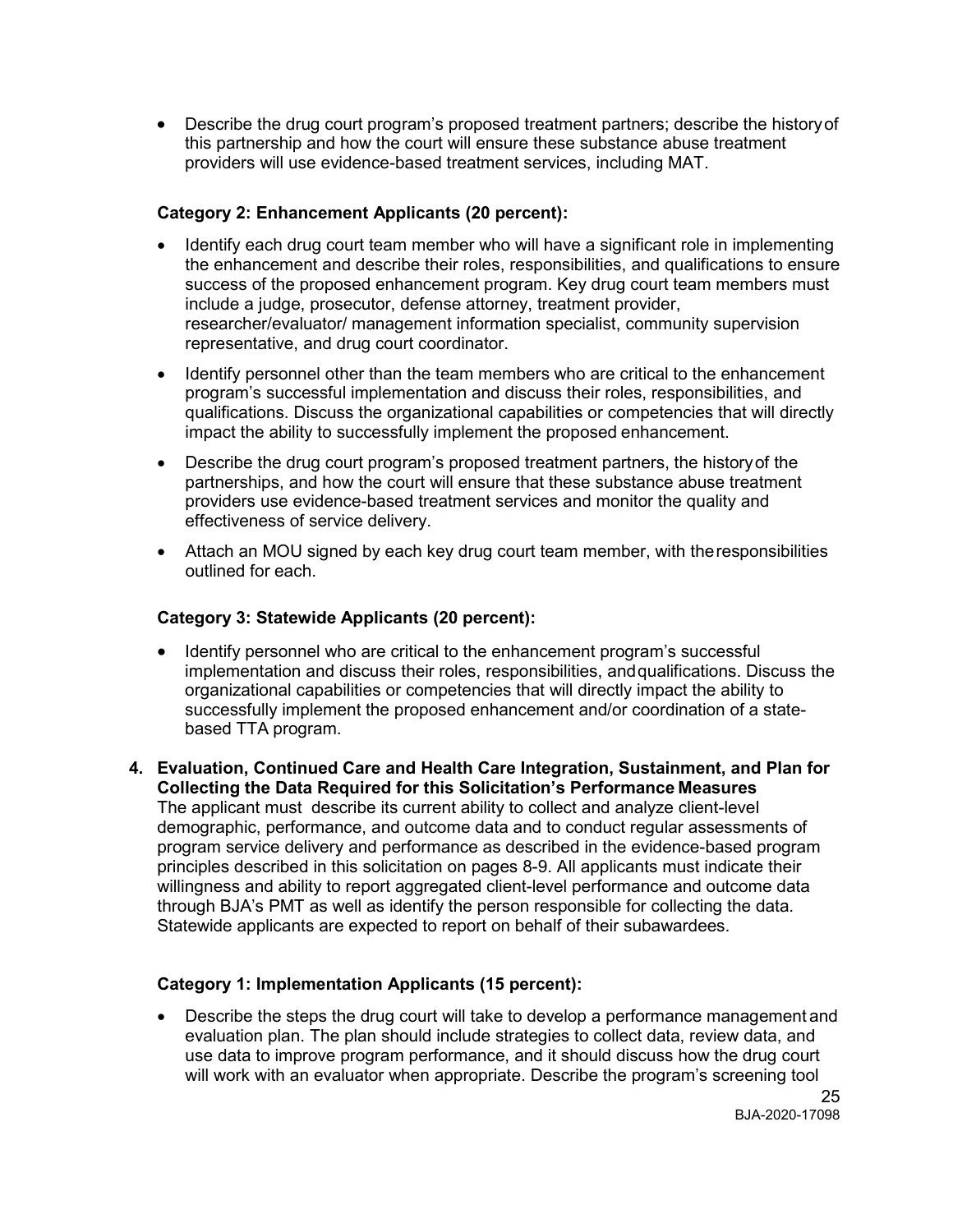and referral process, which ensure that participants screened and referred to drug court mirror the jurisdiction's substance abuse arrestee percentages.

- Describe who will be responsible for, and the process of, the quarterly review of the actual number of participants served with grant funds as compared to the projected number of participants to be served. The Time Task Plan should reflect when and how the jurisdiction plans to reach that capacity and should be measured on a quarterly basis.
- Provide a client community reintegration or continued care strategy detailing the step down provisions for reintegration services to assist program graduates as they reintegrate into the community. The applicant should emphasize client access to drugfree or transitional housing. If applicable, the applicant is encouraged to consider and describe how its state's planned Medicaid expansion, as allowed under the Patient Protection and Affordable Care Act, will increase future program capacity or sustainability.
- Provide a sustainability plan detailing how drug court operations will be maintained after federal assistance ends. The sustainability plan should describe how current collaborations and evaluations will be used to leverage ongoing resources. BJA encourages the applicant to ensure sustainability by coordinating with local, state, and other federal resources. Allowable uses of funds under the BJA Edward Byrne Memorial [Justice Assistance Grant](https://www.bja.gov/ProgramDetails.aspx?Program_ID=59) [\(JAG\) Program](https://www.bja.gov/ProgramDetails.aspx?Program_ID=59) are court services and substance abuse treatment.
- Describe how operation and enhancement efforts will be maintained after federal assistance ends and how current collaborations and evaluations will be used to leverage ongoing resources.

### **Category 2: Enhancement Applicants (15 percent):**

- Provide a plan detailing how the performance of court operations will be evaluated and managed. Describe the program's screening tool and referral process, which ensure that participants screened and referred to drug court mirror the jurisdiction's substance abuse arrestee percentages.
- Describe who will be responsible for, and the process of, the quarterly review of the actual number of participants served with grant funds as compared to the projected number of participants to be served. The Time Task Plan should reflect when and how the jurisdiction plans to reach that capacity and should be measured on a quarterly basis.
- Describe how operation and enhancement efforts will be maintained after federal assistance ends and how current collaborations and evaluations will be used to leverage ongoing resources.
- Provide a client community reintegration or continued care strategy detailing the step down provisions for reintegration services to assist program graduates as they reintegrate into the community. The applicant should emphasize client access to drugfree or transitional housing. If applicable, the applicant is encouraged to consider and describe how its state's planned Medicaid expansion, as allowed under the Patient Protection and Affordable Care Act, will increase future program capacity or sustainability.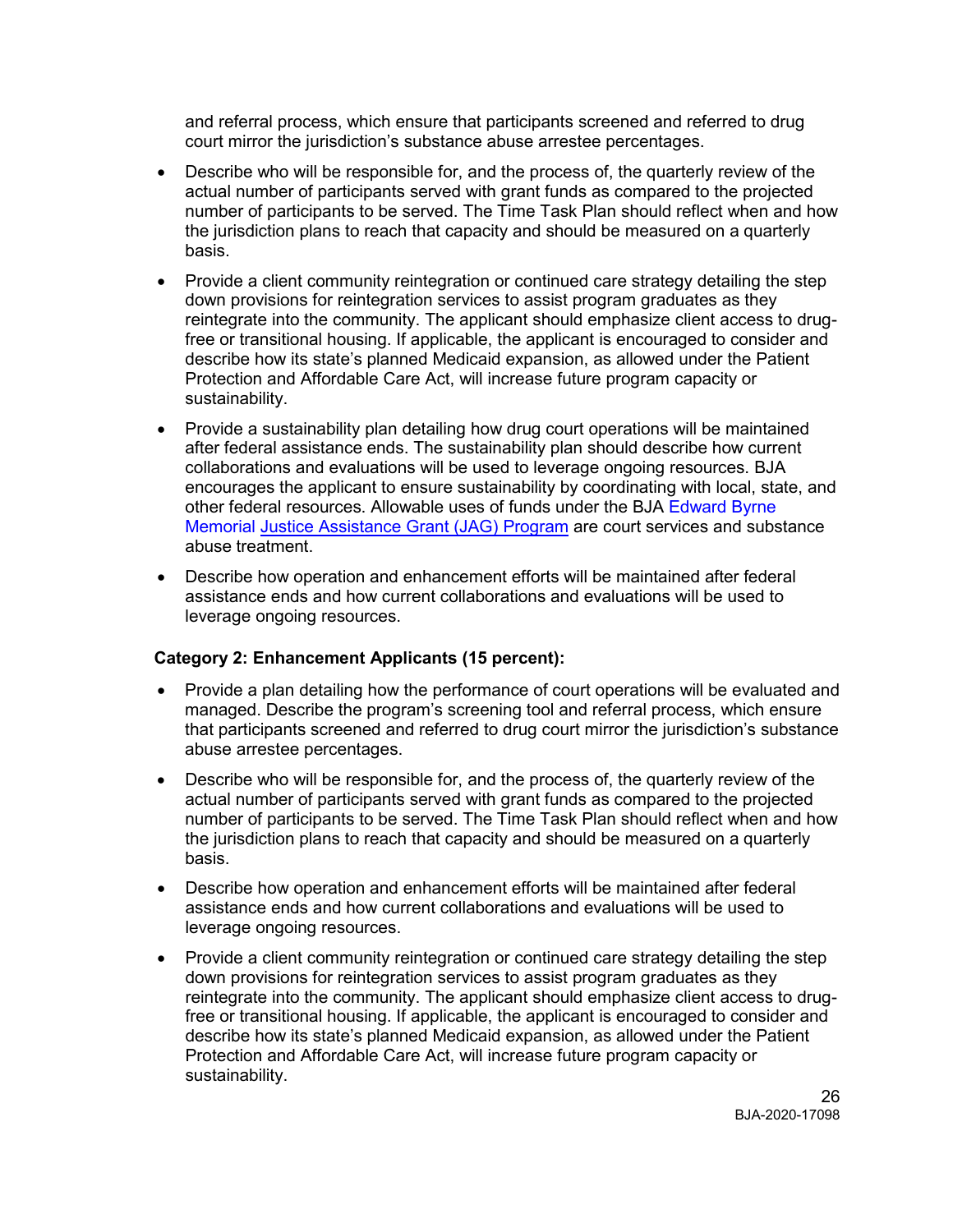• BJA encourages the applicant to ensure sustainability by coordinating with local, state, and other federal resources. Such resources, such as the [JAG](https://www.bja.gov/ProgramDetails.aspx?Program_ID=59) Program, have purpose areas tosupport court services and substance abuse treatment.

### **Category 3: Statewide Applicants (15 percent):**

- Provide a plan detailing how enhancement activities will be managed and evaluated.
- Describe who will be responsible for the quarterly reporting of the number and type(s) of state-based TTA services provided on a quarterly basis.
- Describe how enhancement efforts will be maintained after federal assistance ends and how current collaborations and evaluations will be used to leverage ongoing resources.

### **5. Budget (5 percent)**

All applicants must provide a proposed budget for the entire program period that is complete, cost effective, and allowable (e.g., reasonable, allocable, and necessary for program activities) and reflects the 25 percent match requirement (noting which budget line items are match amounts). Budget narratives should demonstrate generally how applicants will maximize cost effectiveness of grant expenditures. Budget expenses that are not specifically tied to the courts and criminal justice processes should be reasonable and their use tied specifically back to the objectives of the drug court. Budget narratives should demonstrate cost effectiveness in relation to potential alternatives and the objectives of the program.[5](#page-26-0) The total amount being requested must be identified on the SF-424 and program abstract. Applicants must submit the Budget Detail Worksheet and Budget Narrative in one file.

Applicants should budget to have up to three team members attend up to two conferences or trainings per year to support ongoing capacity and success in implementation.

### **Review Process**

 $\overline{a}$ 

BJA reviews an application to make sure that the information presented is reasonable, understandable, measurable, achievable, and consistent with the solicitation requirements.

The following five paragraphs in this solicitation expressly modify the "Application Review Information" provisions in the OJP Grant Application Resource Guide. An applicant is to follow the guidance in these five paragraphs instead of the guidance stated under the "Application Review Information" heading in the Guide.

Peer reviewers will review the applications submitted under this solicitation that meet basic minimum requirements. For purposes of assessing whether an application meets basic minimum requirements and should proceed to further consideration, OJP screens applications

<span id="page-26-0"></span> $5$  Generally speaking, a reasonable cost is a cost that, in its nature or amount, does not exceed that which would be incurred by a prudent person under the circumstances prevailing at the time the decision was made to incur the costs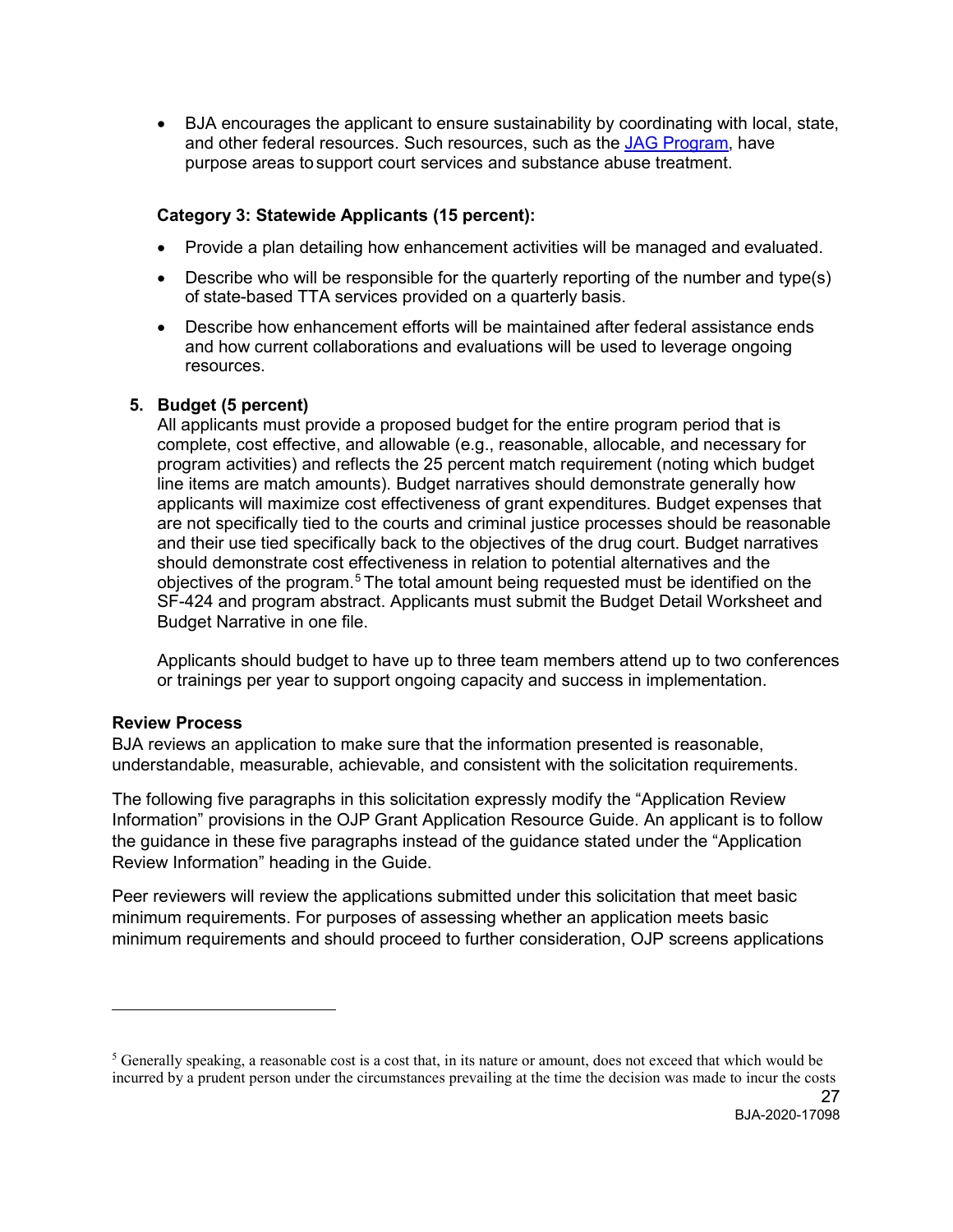for compliance with those requirements. Although specific requirements may vary, the following are common requirements applicable to all solicitations for funding under OJP programs:

- The application must be submitted by an eligible type of applicant.
- The application must request funding within programmatic funding constraints (if applicable).
- The application must be responsive to the scope of the solicitation.
- The application must include all items necessary to meet the basic minimum requirements.

For a list of the application elements that MUST be included in the application submission in order for an application to meet the basic minimum requirements, see ["What an Application](#page-11-2)  [Should Include"](#page-11-2) under Section D. Application and Submission Information.

Peer review panels will evaluate, score, and rate applications that meet basic minimum requirements. BJA may use internal peer reviewers, external peer reviewers, or a combination, to assess applications on technical merit using the solicitation's review criteria. An internal reviewer is a current DOJ employee who is well-versed or has expertise in the subject matter of this solicitation. An external peer reviewer is an expert in the subject matter of a given solicitation who is not a current DOJ employee. Peer reviewers' ratings and any resulting recommendations are advisory only, but are considered carefully.

Other important considerations for BJA include geographic diversity, strategic priorities (specifically including, but not limited to, those mentioned above relating to addressing specific challenges that rural communities face, addressing specific challenges presented by poverty, demonstrable potential enhancement to public safety in one or more federally designated Qualified Opportunity Zones), available funding, and the extent to which the Budget Detail Worksheet and Budget Narrative accurately explain project costs that are reasonable, necessary, and otherwise allowable under federal law and applicable federal cost principles.

Pursuant to the Part 200 Uniform Requirements, before award decisions are made, OJP also reviews information related to the degree of risk posed by the applicant. Among other things to help assess whether an applicant that has one or more prior federal awards has a satisfactory record with respect to performance, integrity, and business ethics, OJP checks whether the applicant is listed in SAM as excluded from receiving a federal award.

In addition, if OJP anticipates that an award will exceed \$250,000 in federal funds, OJP also must review and consider any information about the applicant that appears in the nonpublic segment of the integrity and performance system accessible through SAM (currently, the Federal Awardee Performance and Integrity Information System, FAPIIS).

**Important note on FAPIIS:** An applicant, at its option, may review and comment on any information about itself that currently appears in FAPIIS and was entered by a federal awarding agency. OJP will consider any such comments by the applicant, in addition to the other information in FAPIIS, in its assessment of the risk posed by the applicant.

Absent explicit statutory authorization or written delegation of authority to the contrary, all final award decisions will be made by the Assistant Attorney General, who may take into account not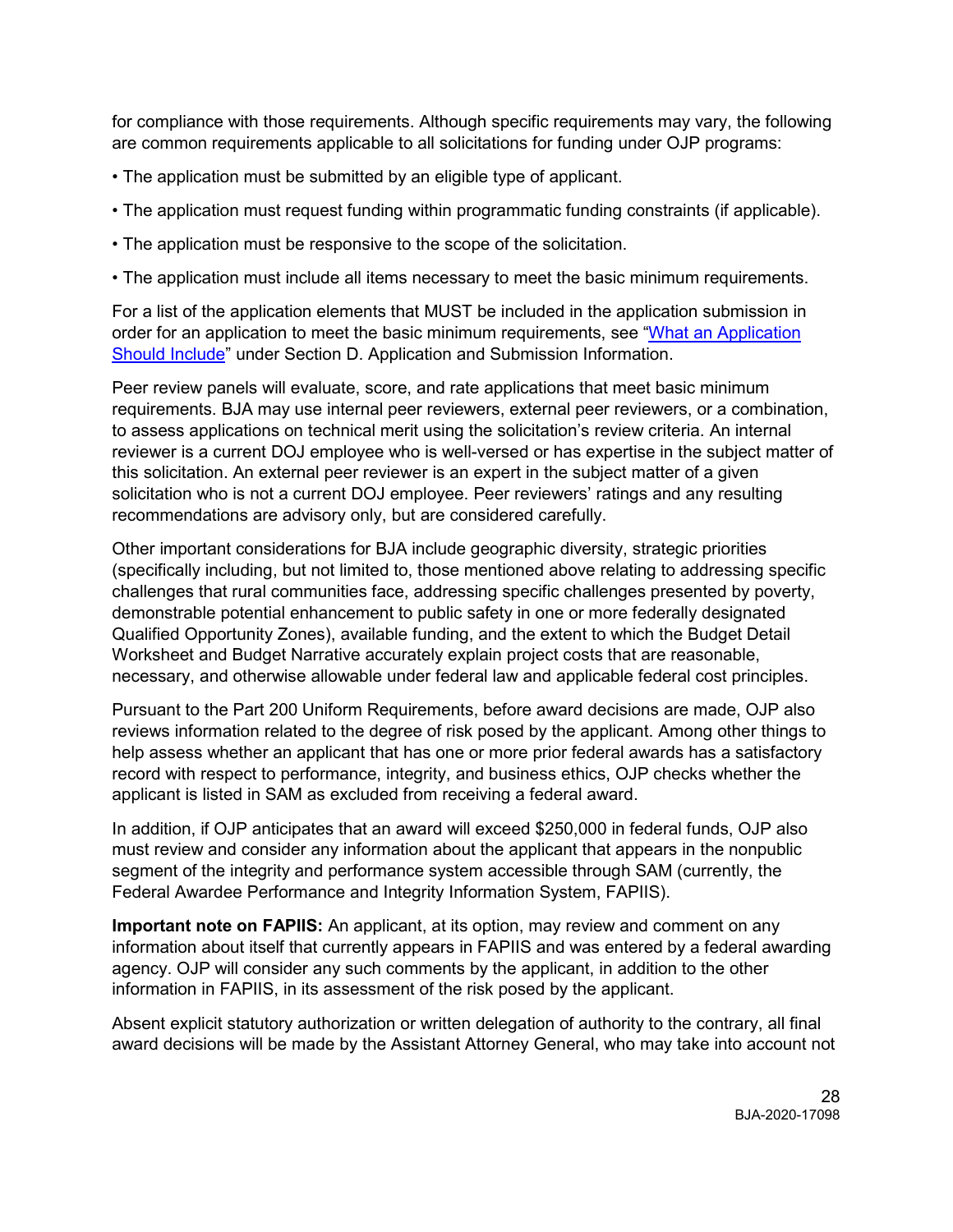only peer review ratings and BJA recommendations, but also other factors as indicated in this section.

### <span id="page-28-0"></span>**F. Federal Award Administration Information**

<span id="page-28-1"></span>**Please see the [OJP Grant Application Resource Guide](https://ojp.gov/funding/Apply/Resources/Grant-App-Resource-Guide.htm) for information on the following:**

**[Federal Award](https://www.ojp.gov/funding/Apply/Resources/Grant-App-Resource-Guide.htm#awardNotices) Notices**

### <span id="page-28-2"></span>**[Administrative, National Policy, and Other Legal Requirements](https://www.ojp.gov/funding/Apply/Resources/Grant-App-Resource-Guide.htm#otherLegalRequirements)**

OJP strongly encourages prospective applicants to review information on post-award legal requirements and common OJP award conditions prior to submitting an application.

If selected for funding, in addition to implementing the funded project consistent with the OJPapproved application, the recipient must comply with all award conditions, and all applicable requirements of federal statutes and regulations (including applicable requirements referred to in the assurances and certifications executed in connection with award acceptance).

For additional information on these legal requirements, see the "Administrative, National Policy, and Other Legal Requirements" section in the [OJP Grant Application Resource Guide.](https://www.ojp.gov/funding/Apply/Resources/Grant-App-Resource-Guide.htm)

### <span id="page-28-3"></span>**[Information Technology \(IT\) Security Clauses](https://www.ojp.gov/funding/Apply/Resources/Grant-App-Resource-Guide.htm#securityClauses)**

### <span id="page-28-4"></span>**General Information About [Post-Federal Award Reporting Requirements](https://www.ojp.gov/funding/Apply/Resources/Grant-App-Resource-Guide.htm#awardReportingRequirements)**

In addition to the deliverables described in Section A. Program Description, any recipient of an award under this solicitation will be required to submit certain reports and data.

Required reports. Recipients typically must submit quarterly financial reports, semi-annual progress reports, final financial and progress reports, and, if applicable, an annual audit report in accordance with the Part 200 Uniform Requirements or specific award conditions. Future awards and fund drawdowns may be withheld if reports are delinquent. (In appropriate cases, OJP may require additional reports.)

See the [OJP Grant Application Resource Guide](https://www.ojp.gov/funding/Apply/Resources/Grant-App-Resource-Guide.htm#awardReportingRequirements) for additional information on specific postaward reporting requirements, including performance measures data.

# <span id="page-28-5"></span>**G. Federal Awarding Agency Contact(s)**

For OJP contact(s), see page 2.

For contact information for Grants.gov, see page 2.

### <span id="page-28-6"></span>**H. Other Information**

<span id="page-28-7"></span>**Please see the [OJP Grant Application Resource Guide](https://ojp.gov/funding/Apply/Resources/Grant-App-Resource-Guide.htm) for information on the following:**

**[Freedom of Information and Privacy Act \(5 U.S.C. 552 and 5 U.S.C. 552a\)](https://www.ojp.gov/funding/Apply/Resources/Grant-App-Resource-Guide.htm#foia) [Provide Feedback to OJP](https://www.ojp.gov/funding/Apply/Resources/Grant-App-Resource-Guide.htm#feedback)**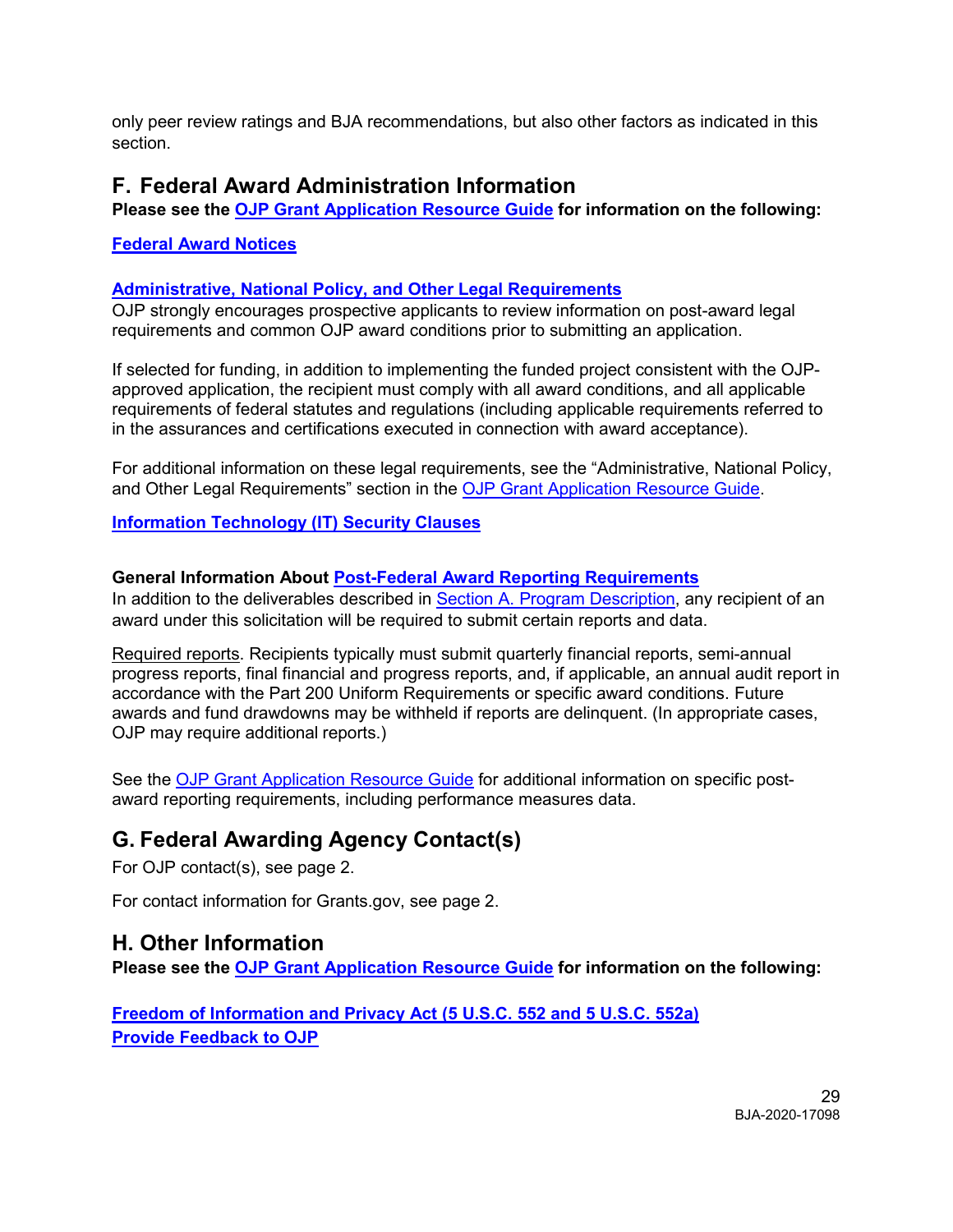### **Appendix: Application Checklist**

### <span id="page-29-0"></span>**FY 2020 Adult Drug Court and Veterans Treatment Court Discretionary Grant Program**

This application checklist has been created as an aid in developing an application.

### **What an Applicant Should Do:**

*Prior to Registering in Grants.gov:*

- □ Acquire a DUNS Number (see [OJP Grant Application Resource Guide\)](https://www.ojp.gov/funding/Apply/Resources/Grant-App-Resource-Guide.htm#howToApply)
- □ Acquire or renew registration with SAM (see [OJP Grant Application Resource Guide\)](https://www.ojp.gov/funding/Apply/Resources/Grant-App-Resource-Guide.htm#howToApply)

*To Register with Grants.gov*:

- □ Acquire AOR and Grants.gov username/password (see OJP Grant Application [Resource Guide\)](https://www.ojp.gov/funding/Apply/Resources/Grant-App-Resource-Guide.htm#howToApply) □ Acquire AOR confirmation from the E-Biz POC (see OJP Grant Application [Resource Guide\)](https://www.ojp.gov/funding/Apply/Resources/Grant-App-Resource-Guide.htm#howToApply) *To Find Funding Opportunity:* □ Search for the Funding Opportunity on Grants.gov (see OJP Grant Application [Resource Guide\)](https://www.ojp.gov/funding/Apply/Resources/Grant-App-Resource-Guide.htm#howToApply)  $\Box$  Select the correct Competition ID (see page 6)
- □ Access Funding Opportunity and Application Package (see OJP Grant Application [Resource Guide\)](https://www.ojp.gov/funding/Apply/Resources/Grant-App-Resource-Guide.htm#howToApply)
- □ Sign up for Grants.gov email [notifications](https://www.grants.gov/web/grants/manage-subscriptions.html) (optional) (see OJP Grant Application [Resource Guide\)](https://www.ojp.gov/funding/Apply/Resources/Grant-App-Resource-Guide.htm#howToApply)
- Read [Important Notice: Applying for Grants in Grants.gov](https://ojp.gov/funding/Apply/Grants-govInfo.htm)
- □ Read OJP policy and guidance on conference approval, planning, and reporting available at [ojp.gov/financialguide/DOJ/PostawardRequirements/chapter3.10a.htm](https://ojp.gov/financialguide/DOJ/PostawardRequirements/chapter3.10a.htm) (see [OJP Grant Application Resource Guide\)](https://www.ojp.gov/funding/Apply/Resources/Grant-App-Resource-Guide.htm#reportingCosts)

*After Application Submission, Receive Grants.gov Email Notifications That:*

- $\Box$  (1) application has been received,
- $\Box$  (2) application has either been successfully validated or rejected with errors (see OJP [Grant Application Resource Guide\)](https://www.ojp.gov/funding/Apply/Resources/Grant-App-Resource-Guide.htm#submissionSteps)

*If No Grants.gov Receipt, and Validation or Error Notifications are Received:*

□ Contact BJA regarding technical difficulties (see OJP Grant Application Resource [Guide\)](https://www.ojp.gov/funding/Apply/Resources/Grant-App-Resource-Guide.htm#submissionSteps)

### **Overview of Post-Award Legal Requirements:**

□ Review the "Overview of Legal Requirements Generally Applicable to OJP Grants and [Cooperative Agreements -](https://www.ojp.gov/funding/Explore/LegalOverview2020/index.htm) FY 2020 Awards" in the [OJP Funding Resource Center.](https://www.ojp.gov/funding/index.htm)

### **Scope Requirement:**

 $\Box$  The federal amount requested is within the allowable limit(s) and not to exceed: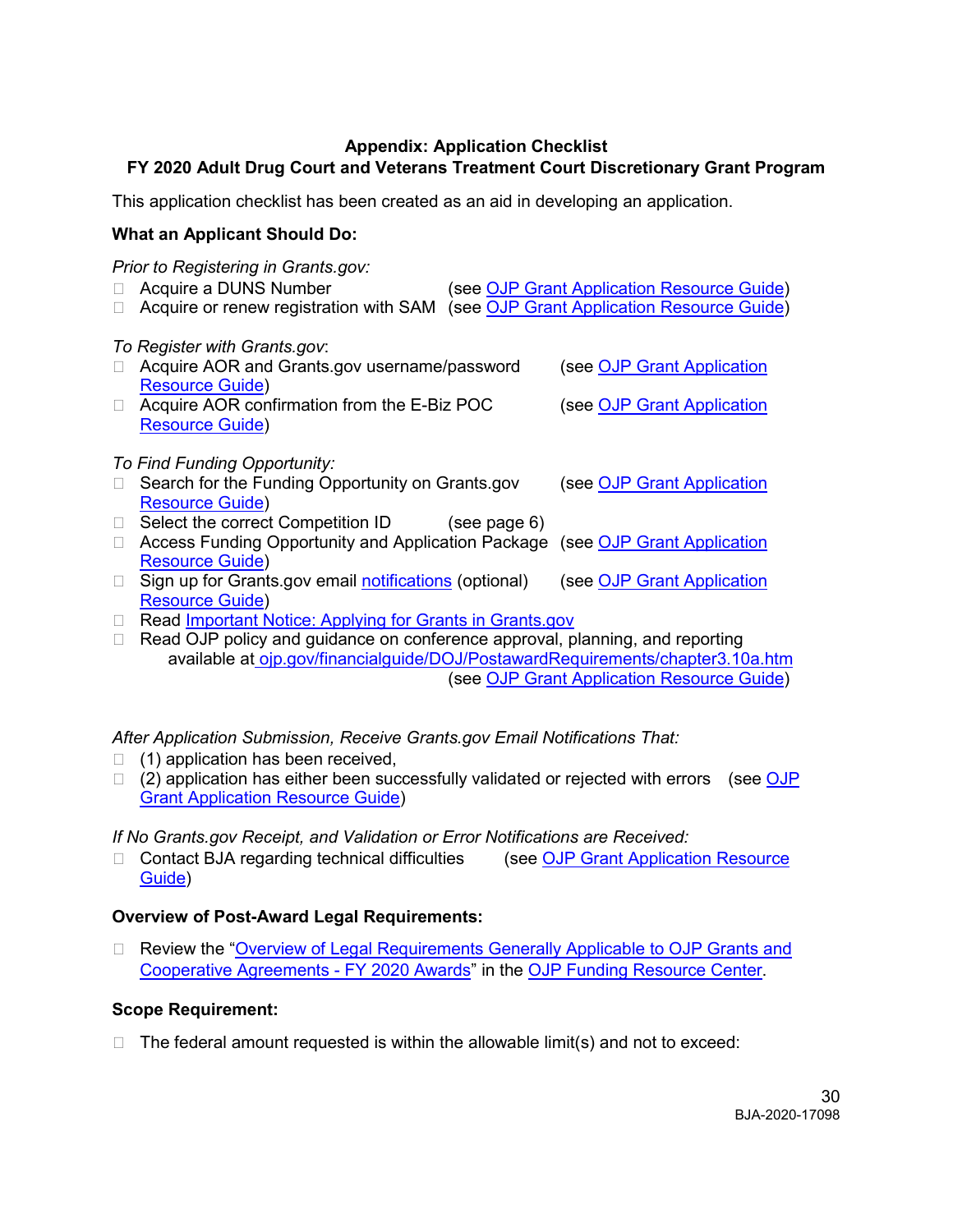\$500,000 for Category 1: Implementation of VeteransTreatment Courts \$500,000 for Category 2: Enhancement of Adult Drug Courts and Veterans Treatment Courts \$750,000 for Category 3: Statewide Strategies to Support Adult Drug Court and VeteransTreatment Courts

### **Eligibility Requirement:** See cover page and Section C**.**

### **What an Application Should Include:**

The following items are critical application elements required to pass Basic Minimum Requirements review. An application that OJP determines does not include the application elements that must be included in the application submission in order for the application to meet the basic minimum requirements, will neither proceed to peer review, nor receive further consideration.

| □ Program Narrative                                           | (see page $14$ ) |
|---------------------------------------------------------------|------------------|
| Budget Detail Worksheet (including Narrative)                 | (see OJP Grant   |
| <b>Application Resource Guide)</b>                            |                  |
| $\Box$ Time Task Plan                                         | (see page $16$ ) |
| Fiscal Agent Memorandum of Understanding (MOU), if applicable | (see page 16)    |

| $\mathbb{R}^n$ | Application for Federal Assistance (SF-424)<br><b>Resource Guide)</b>                                                | (see OJP Grant Application        |
|----------------|----------------------------------------------------------------------------------------------------------------------|-----------------------------------|
| $\Box$         | <b>Project Abstract</b>                                                                                              | (see page 12)                     |
| П              | Indirect Cost Rate Agreement (if applicable)<br><b>Resource Guide)</b>                                               | (see OJP Grant Application        |
| $\Box$         | Tribal Authorizing Resolution (if applicable)<br><b>Resource Guide)</b>                                              | (see <u>OJP Grant Application</u> |
| $\Box$         | Financial Management and System of Internal Controls Questionnaire                                                   | see OJP Grant Application         |
|                | <b>Resource Guide)</b>                                                                                               |                                   |
| $\Box$         | Disclosure of Lobbying Activities (SF-LLL)<br><b>Resource Guide)</b>                                                 | (see OJP Grant Application        |
| $\Box$         | Applicant Disclosure of Pending Applications<br><b>Resource Guide)</b>                                               | (see OJP Grant Application        |
| $\Box$         | Applicant Disclosure and Justification – DOJ High Risk Grantees (see OJP Grant<br><b>Application Resource Guide)</b> |                                   |